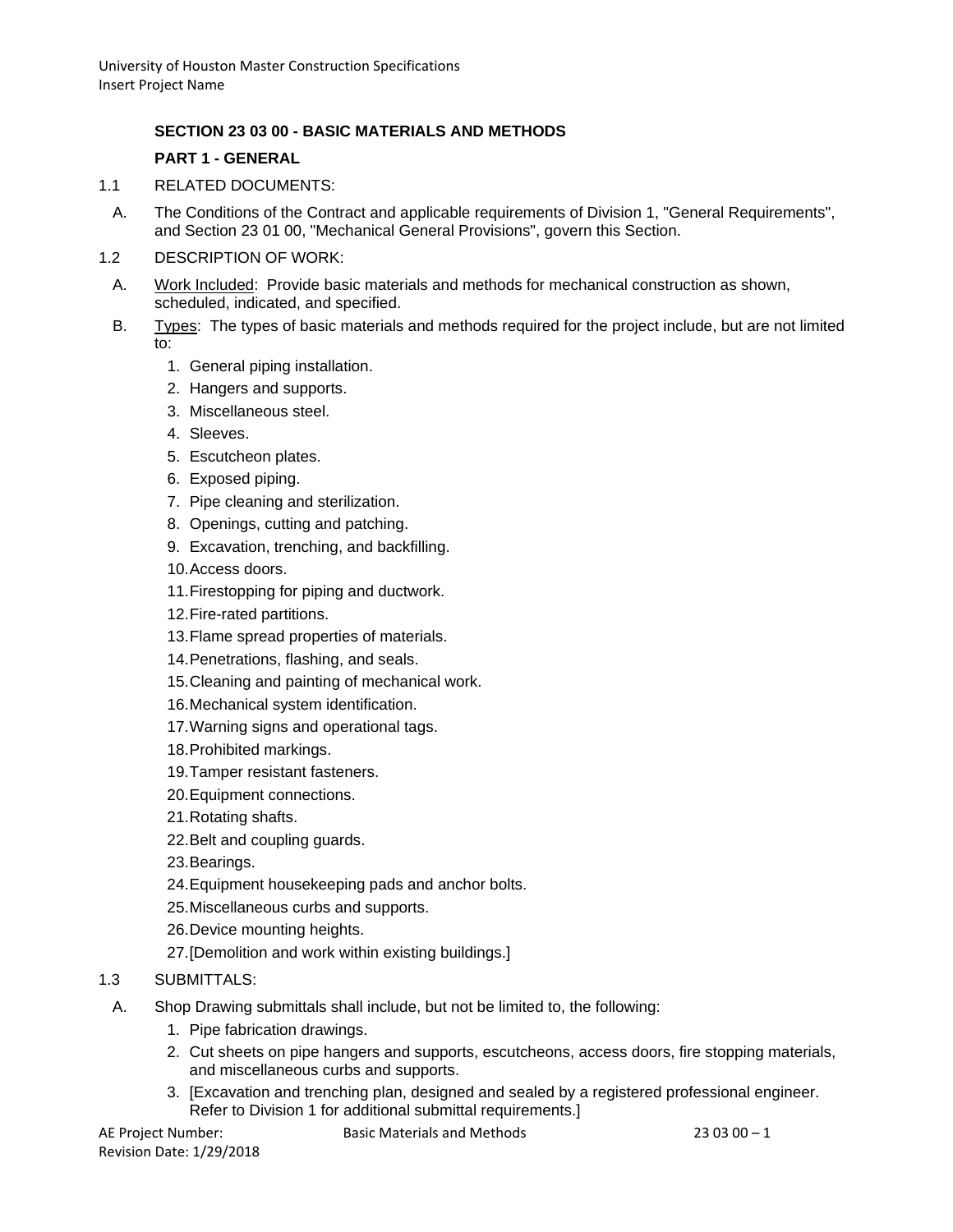- 4. Cut sheets and samples of mechanical identification products.
- 5. Additional information as required in Section 23 01 00.

## 1.4 PRODUCT DELIVERY, STORAGE AND HANDLING:

- A. Deliver components in factory-fabricated water resistant packaging.
- B. Handle components carefully to avoid damage to components, enclosures, and finish.
- C. Store components in a clean, dry space and protect from weather.

# **PART 2 - PRODUCTS**

- 2.1 MATERIALS:
- A. General: Refer to Part 3 of this Section and other Division 23 sections for basic mechanical products and materials.

# **PART 3 - EXECUTION**

- 3.1 GENERAL PIPING INSTALLATION:
	- A. General: The Contractor shall provide all piping system components as shown on the Drawings or necessary to complete the working system in accordance with the intent of the Drawings and Specifications, a complete system of piping, all valves as indicated or as necessary to completely control the entire apparatus and all appurtenances. The Piping Drawings are diagrammatic and indicate the general location and connections.
	- B. Erection: Piping shall be properly supported and adequate provisions shall be made for expansion, contraction, slope and anchorage. All piping shall be cut accurately for fabrication to measurements established at the construction site. Pipe shall be worked in place without springing or forcing. Cutting or other weakening of the building structure to facilitate installation will not be permitted. All pipes shall have burr and cutting slag removed by reaming or other approved cleaning methods. All changes in direction shall be made with fittings, except that bending of pipe will be permitted provided a hydraulic pipe bender is used. Bent pipe showing kinks, wrinkles, or other malformation will not be acceptable.
	- C. Concealed and Exposed Piping: All piping in finished areas shall be concealed, unless otherwise noted. Piping exposed in mechanical rooms and other locations as noted shall be installed in an orderly manner and parallel with or perpendicular to building lines. Exposed piping in occupied areas shall be routed tight to the structure or as high as is possible.
	- D. Grading: All piping shall be carefully installed so as to eliminate traps and pockets in pressurized lines and to maintain flow in gravity flow lines. Where air pockets and traps cannot be avoided, provide valved hose connections for water traps and valved automatic air vents for air traps. The Contractor shall consider pipe grading requirements when coordinating pipe routing for the project. Pipe slope shall be maintained throughout the project. Waste and vent piping shall be sloped in accordance with the applicable codes. Pressurized plumbing piping systems shall be sloped to drain points. HVAC water piping systems shall be graded up 1/16" per 10 lineal foot of horizontal run to air vent locations and down 1/16" per 10 lineal feet of horizontal run to drain locations. Grade all steam piping 1/4" per 10 lineal feet of horizontal run toward steam traps and slope all steam condensate piping 1/4" per 10 lineal feet of horizontal run toward condensate receivers.
	- E. Arrangement: Flanges or unions, as applicable for the type of piping specified, shall be provided in the piping at connections to all items of equipment. All valves and specialities shall be placed to permit easy and proper operation and access, and all valves shall be regulated, packed and glands adjusted at the completion of the work before final acceptance. Tapered reducers shall be used wherever changes in pipe sizes occur in mains. Bushings will not be permitted. The use of bull head tees or other high pressure drop configurations will not be permitted.
	- F. Welding: All welded joints in piping shall be continuous metallic arc or gas fusion welds connecting pipe ends which are beveled to 37-1/2 degrees before welding. The use of backing rings will not be acceptable. All taps shall be made using proper weld fittings. No "burn-ins" will be allowed. Gas torch cuts shall be true and free from burned metal. Clean pipe surfaces to be welded immediately prior to welding. Welded pipe joints shall be properly aligned with no weld material or bead projects in into the pipe. All weld procedures shall be in accordance with requirements of the American Welding Society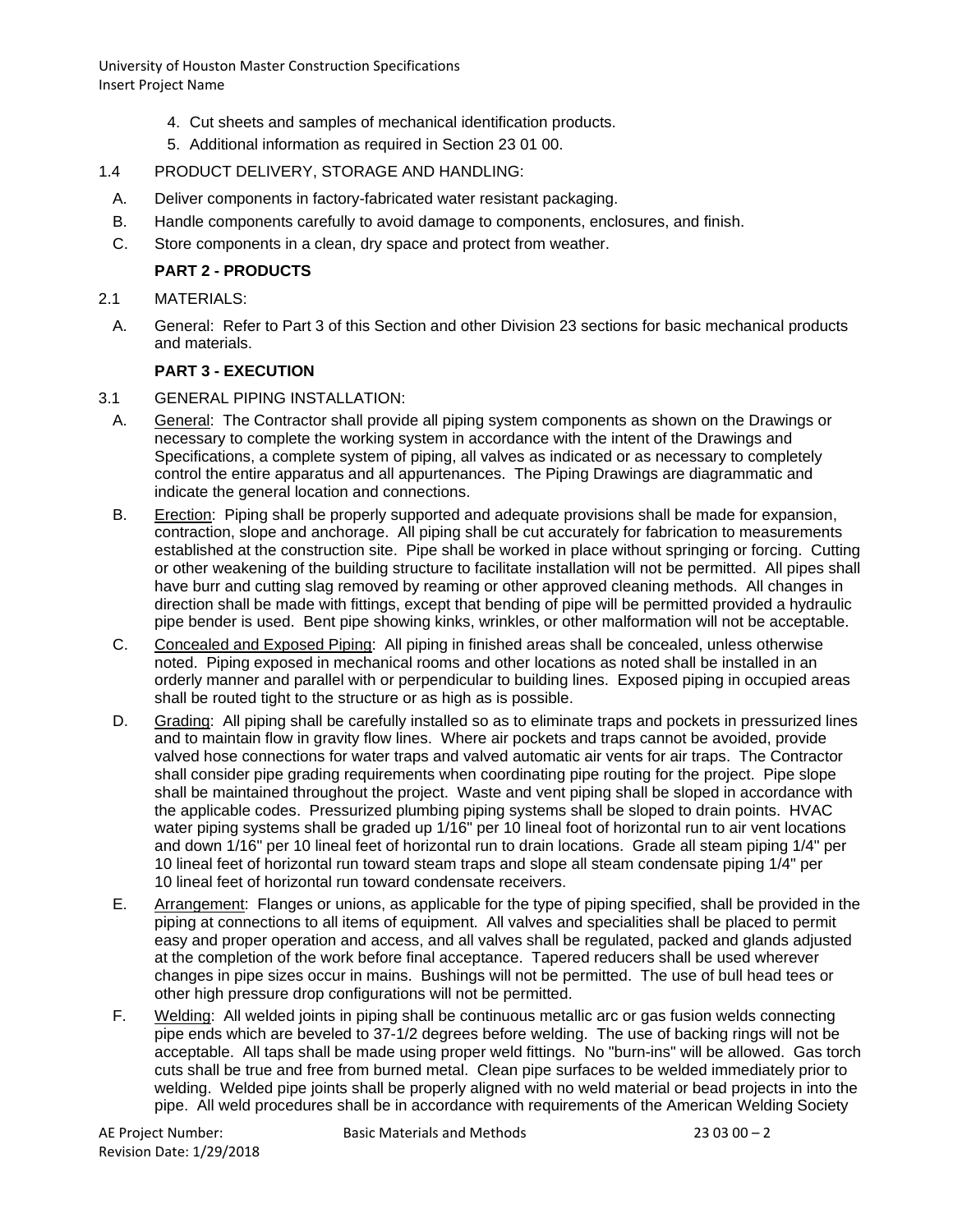> and shall be performed by certified welders. Documentation of welder certification shall be available if requested. All welding operations shall conform to the latest recommendations of the American Welding Society and to Section Six of Power Piping, ANSI B31.1 1973; B31.3 for steam piping. All qualifying tests, welding and stress relieving procedures, shall, moreover, be in accord with Standard Qualification for WELDING PROCEDURES, WELDERS AND WELDING OPERATORS, APPENDIX A, SECTION 6 of the Code, current edition. In no cases shall Schedule 40 pipe be welded with less than three passes including one tack, one filler, and one lacer. Schedule 80 pipe shall be welded with not less than four passes including one tack, two fillers and one lacer. Welds lacking penetration shall be removed. Internal and external cracks shall be ground down and removed.

- 1. All weld fittings shall be USA factory made wrought carbon steel butt-welding fittings conforming to ASTM A234 and ASME/ANSI B16.9 latest edition, as made by aNVIL, Tube Turn, Hackney, Taylor Forge, or Ladish Company. Long radius fittings shall be provided for all 90 degree and 45 degree elbows. Each fitting shall be stamped as specified by ASME/ANSI B16.9 and, in addition, shall have the laboratory control number metal stenciled on each fitting for ready reference as to physical properties required for any fitting selected at random. Complete test reports may be required for any fittings selected at random. Only one manufacturer of weld fittings will be approved for each project. Fittings which have been machined, remarked, printed or otherwise produced domestically from imported forgings or materials will not be acceptable. Each fitting shall have the manufacturer's trademark permanently identified in accordance with MSS SP-25. Markings shall be placed on the fittings at the farthest point from the edge to be welded to prevent disfiguring from the welding process. Submittal data for these fittings shall include a letter signed by an official of the manufacturing firm certifying compliance with these Specifications.
- 2. Piping and fittings shall be welded and fabricated in accordance with ASME/ANSI and the latest edition of Standard B31.1 from the Code for Pressure Piping for all systems, and B31.3 for Steam and Condensate systems. Machine beveling in shop is preferred. Field beveling may be done by flame cutting to recognized standards.
- 3. Ensure complete penetration of deposited metal with base metal. Contractor shall provide filler metal suitable for use with base metal. Keep inside of fittings free from globules of weld metal.
- 4. Align piping and equipment so that no part is offset more than 1/16". Set all fittings and joints square and true, and preserve alignment during welding operation. Use of alignment rods inside pipe is prohibited.
- 5. Do not permit any weld to project within the pipe so as to restrict it. Tack welds, if used, must be of the same material and made by the same procedure as the completed weld. Otherwise, remove tack welds during welding operation.
- 6. Contractor shall not split, bend, flatten or otherwise damage piping before, during or after installation. Remove dirt, scale, and other foreign matter from inside piping before tying in sections, fittings, valves or equipment.
- 7. In no case shall Schedule 40 pipe be welded with less than three passes including one stringer/root, one filler and one lacer. Schedule 80 pipe shall be welded with not less than four passes including one stringer/root, two fillers and one lacer. In all cases, however, the weld must be filled before the cap weld is added.
- 8. All welds are subject to inspection, visual and/or X-ray, for compliance with specifications. The Owner will, at the Owners option, provide employees or employ a testing laboratory for the purposes of performing said inspections and/or X-ray testing. Initial visual and X-ray inspections will be provided by the Owner. The Contractor shall be responsible for all labor, material and travel expenses involved in the reinspection and retesting of any welds found to be unacceptable. In addition, the Contractor shall be responsible for the costs involved in any and all additional testing required or recommended by ASME/ANSI Standards B31.1 and B31.3 due to the discovery of poor, unacceptable, or rejected welds.
- 9. Welds lacking penetration, containing excessive porosity or cracks, or are found to be unacceptable for any reason, must be removed and replaced with an original quality weld as specified herein. All qualifying tests, welding, and stress relieving procedures shall, moreover, be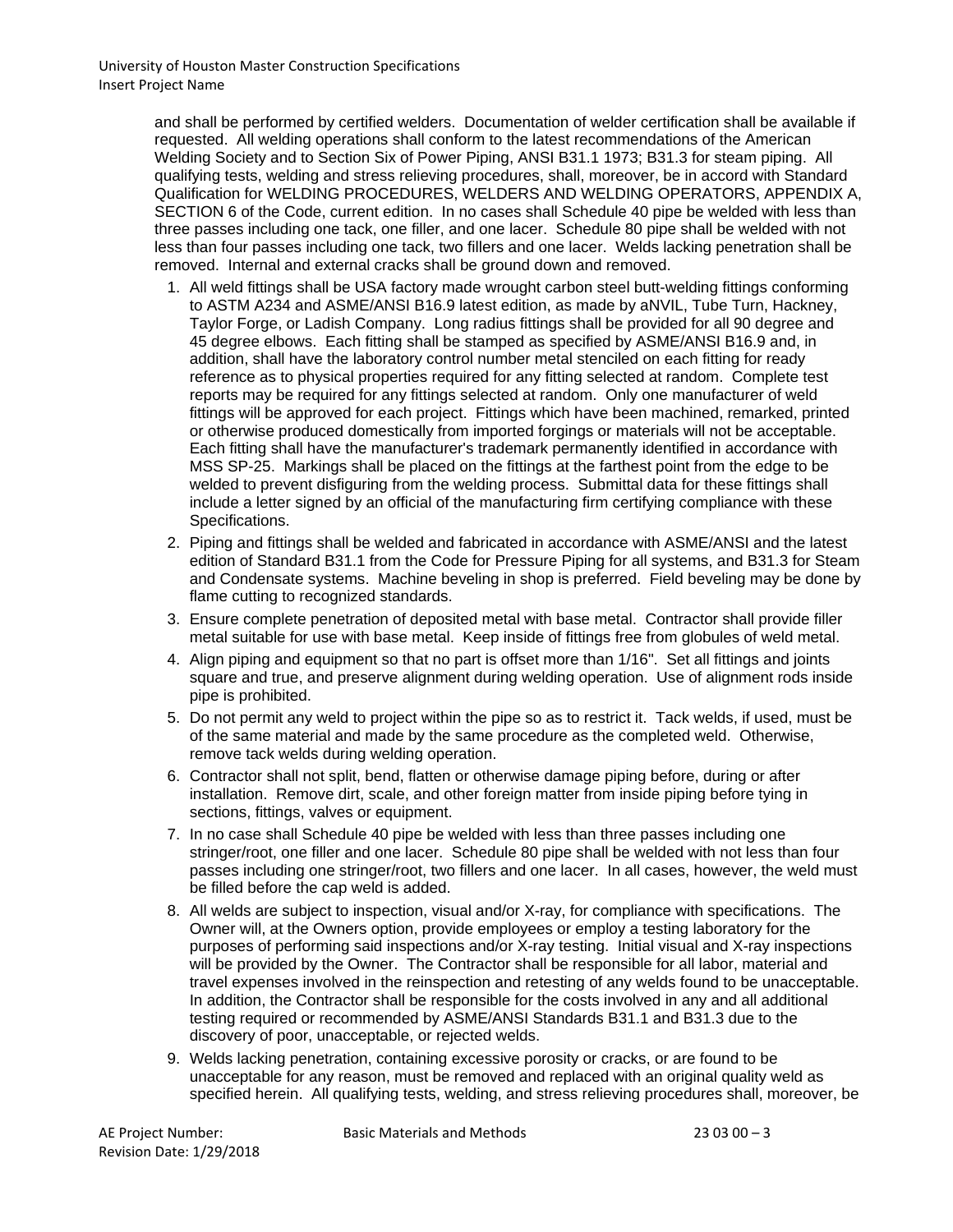> in accord with Standard Qualification for Welding Procedures, Welders and Welding Operators, Appendix A, Section 6 of the Code, current edition.

- G. Screw Pipe Fittings: All screw joints shall be made with taper threads, properly cut. Joints shall be made tight with teflon applied to the pipe threads only and not to fittings. When threads are cut on pipes, the ends shall be carefully reamed to remove any burrs. Before installing pipe that has been cut and threaded, the lengths of pipe shall be upended and hammered to remove all shavings and foreign material.
- H. Assembling Other Joints: Procedures for assembling joints in cast iron and copper lines have been set forth elsewhere in these Specifications. For any special materials, consult the manufacturers for the recommended procedures in assembling the joints.
- I. Expansion and Contraction: Provisions for expansion and contraction of piping shall be provided by expansion loops, bends or expansion joints to prevent injury to connections, piping, equipment or the elements of the building.
- J. Anchors: Pipe anchors shall be provided and installed at each end of piping runs which require expansion loops or joints, and where indicated on Drawings. Anchors shall be fabricated of rigid structured steel members firmly secured to the building structure.
- K. Guides: Pipe guides shall be provided and installed on piping as shown on Drawings and as necessary to properly fulfill function of expansion loops.
- L. Unions: Shall be installed on all bypasses, ahead of all traps, at all connections to equipment, where shown on the Drawings or where required to facilitate removal of equipment.
- M. Escutcheons: Spring clamp plates (escutcheons) shall be provided where pipes are exposed in finish locations of the building and run through walls, floors, or ceilings. Plates shall be chrome plated spun brass of plain or approved pattern and shall be set tight on the pipe and to the building surface.
- N. Protection: All open ends of pipes and equipment shall be properly capped or plugged during construction to keep dirt and other foreign materials out of the system. Plugs of rags, wool, cotton, waste or similar materials are not acceptable.
- O. Pipe Sizes: If the size of the piping is not clearly evident in the Drawings, the Contractor shall request instruction as to the proper sizing.
- P. Connections Between Copper and Steel Pipes: Connections shall be made with dielectric couplings, flanged dielectric unions, CTS copper flanged adapter or nylon bushings temperature and pressure rated for the service at the point of installation.
- Q. Exterior Underground Piping: All exterior underground piping shall be installed with a minimum of 30" of earth or equivalent cover, except where specifically shown otherwise or permitted by the Architect/Engineer. Generally more cover shall be provided if the grades of the lines involved and the finished grade elevations established at the site will permit.
- R. Pipe Layout: All piping shall be installed in accordance with Plans and Specifications and according to all applicable local and state codes. Minor piping revisions due to substituted equipment are acceptable provided they are indicated on piping fabrication drawings. All the various piping systems shall be made up straight and true and run at proper grades to permit proper flow of the contained material. Lines shall also be graded for proper drainage. Piping shall follow as closely as possible the routes shown on Drawings which take into consideration conditions to be met at the site. Should any unforeseen conditions arise, lines shall be changed or rerouted as required after proper approval has been obtained. All piping shall be installed with due regard to expansion and contraction and so as to prevent excessive strain and stress in the piping, in connections, and in equipment to which the lines are connected. All piping shall be clean when it is installed. Before installation it shall be checked, upended, swabbed, if necessary, and all rust or dirt from storage or from laying on the ground shall be removed.
- S. Piping fabrication drawings shall be submitted for all piping in the Central Plant, mechanical rooms, and for equipment connections and all other areas requiring coordination with other trades.
	- 1. Pipe fabrication drawings shall be double line drawings to scale on 1/4" scale building floor plans and shall indicate pipe size, fittings, valves, accessories, connections, system type, insulation,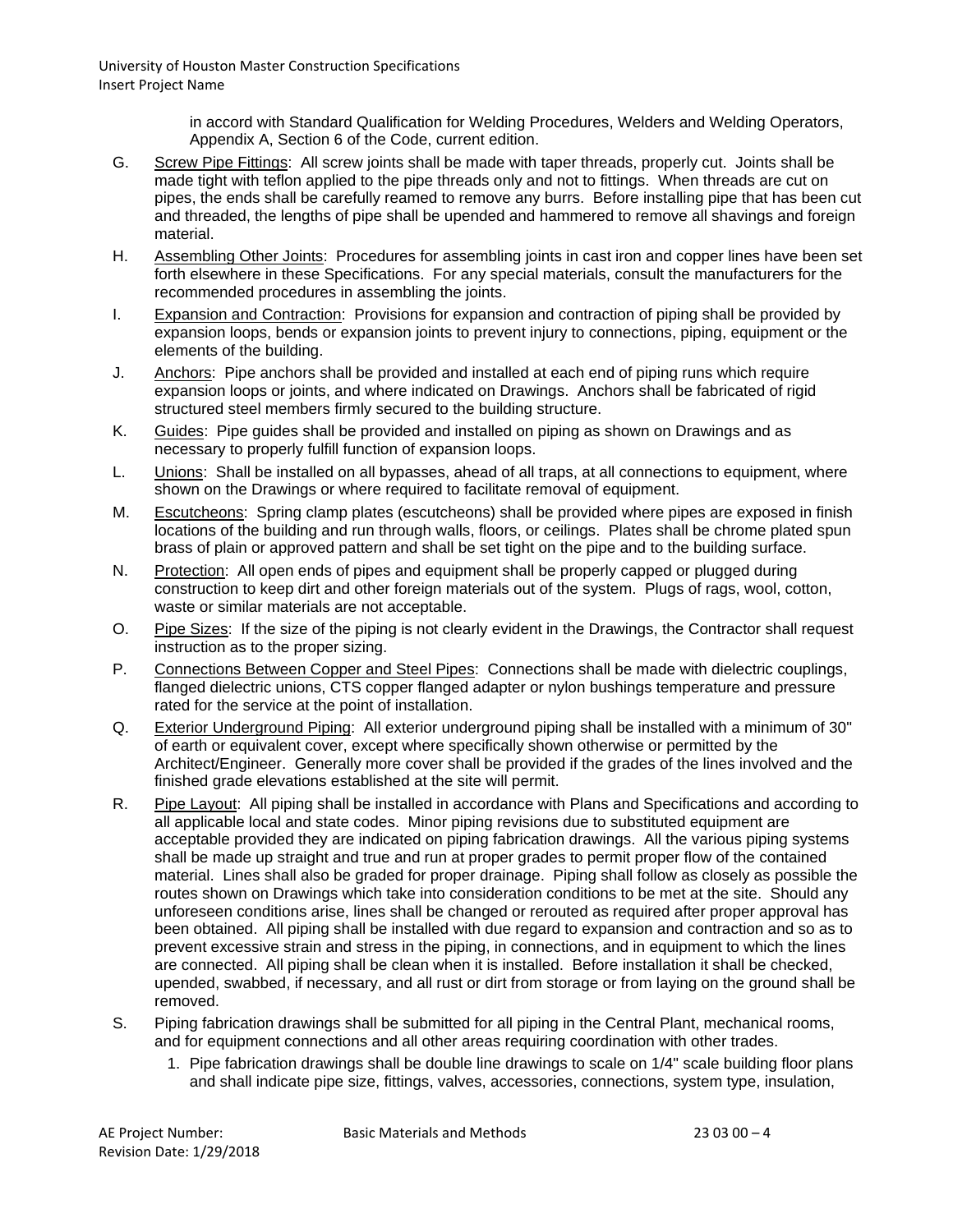hangers, support requirements, anchors, guides, expansion joints and loops, pipe elevations and other information required for coordination with other trades and fabrication of piping.

2. Pipe fabrication drawings shall be coordinated with other trades and building construction prior to submittal for approval. Refer to Section 23 01 00 for additional shop drawing requirements.

## 3.2 HANGERS AND SUPPORTS:

- A. General: Provide pipe hangers and supports as specified. All horizontal and vertical piping shall be thoroughly and substantially supported in ANSI B31.1 Standard Code for Pressure Piping and Manufacturers' Standardization Society MSS SP-69 Pipe Hangers and Supports - Selection and Application. Comply with local codes and standards for pipe and equipment support and anchorage. Pipe supports shall be of material that will prevent electrolytic action. The design, type, spacing and application of all hangers, supports, anchors and guides shall comply with the above standards. Hanger rod clamps and inserts shall be as recommended by the clamp or insert manufacturer for the intended use and shall be approved in writing by the Structural Engineer. All methods of attachment to the structure and the use of afterset inserts shall be approved in writing by the Structural Engineer. **The load and spacing on each hanger and/or insert shall not exceed the safe allowable load for any component of the support system, including the concrete which holds the inserts.** Reinforcement at inserts shall be provided as required to develop the strength required.
- B. MSS Standard Compliance: Provide pipe hangers and supports of materials, design, and manufacture which comply with ANSI/MSS SP-58, SP-59, SP-89, and SP-90.
- C. Acceptable Manufacturers: The model numbers listed in the Specification establish a level of quality and material. The following manufacturers are acceptable subject to compliance with the requirements of this Specification:
	- 1. Anvil International.
	- 2. B-Line.
	- 3. Central Iron Manufacturing Company.
	- 4. F & S Manufacturing Company.
	- 5. Hubbard Enterprises/Holdrite
	- 6. The Michigan Hanger Company.
- D. Inserts: Provide Anvil Fig. 282 or equal inserts for all pipe, ductwork and equipment suspended from new concrete construction. Where inserts are placed in the bottom faces of concrete joists which are too narrow to provide adequate strength of concrete to hold the insert properly or where a larger insert would require displacement of the bottom joist steel, the hanger rod shall be suspended from the center of a horizontal angle iron, channel iron, I-beam, and similar items spanning across two adjacent joists. The horizontal support shall be bolted to nonadjustable concrete inserts of the "spot" type, of physical size small enough to avoid the bottom joist steel. All inserts shall be galvanized. Cast-inplace concrete inserts are preferred over powder-actuated fasteners or expansion anchors, especially in post-tension slab applications. Place cast-in-place anchors prior to concrete pour. For small-bore piping, use Hubbard Enterprises/HOLDRITE #125 series brackets or owner approved equipment.
- E. Fasteners: Fastening of pipes, conduits, and similar items in the building shall be as follows: To wood members - by wood screws; to masonry - by threaded metal inserts, metal expansion screws, or toggle bolts, whichever is appropriate for the particular type of masonry; to steel - machine screws or welding (when specifically permitted or directed), or bolts, and to new concrete by suitable inserts anchored to reinforcing steel, and poured in place unless other means are indicated on the plans. All fasteners shall be cadmium plated or galvanized. **Power-actuated fasteners (shooting) will not be acceptable under any circumstances.**
- F. Piping in Multiple Parallel Runs: Provide galvanized structural channels or angles with Anvil Fig. 137/137 C or equal galvanized U-bolt clamps, supported as trapeze hangers where multiple parallel runs of piping are shown. Coated U-bolts shall be provided for uninsulated glass or copper pipe. Select and size members for weights to be carried and span dimensions between supports.
- G. Piping in Single Runs: Provide Anvil Fig. 260 or equal adjustable clevis hangers with a nut above and below the hanger on the hanger rod. All hangers shall be galvanized.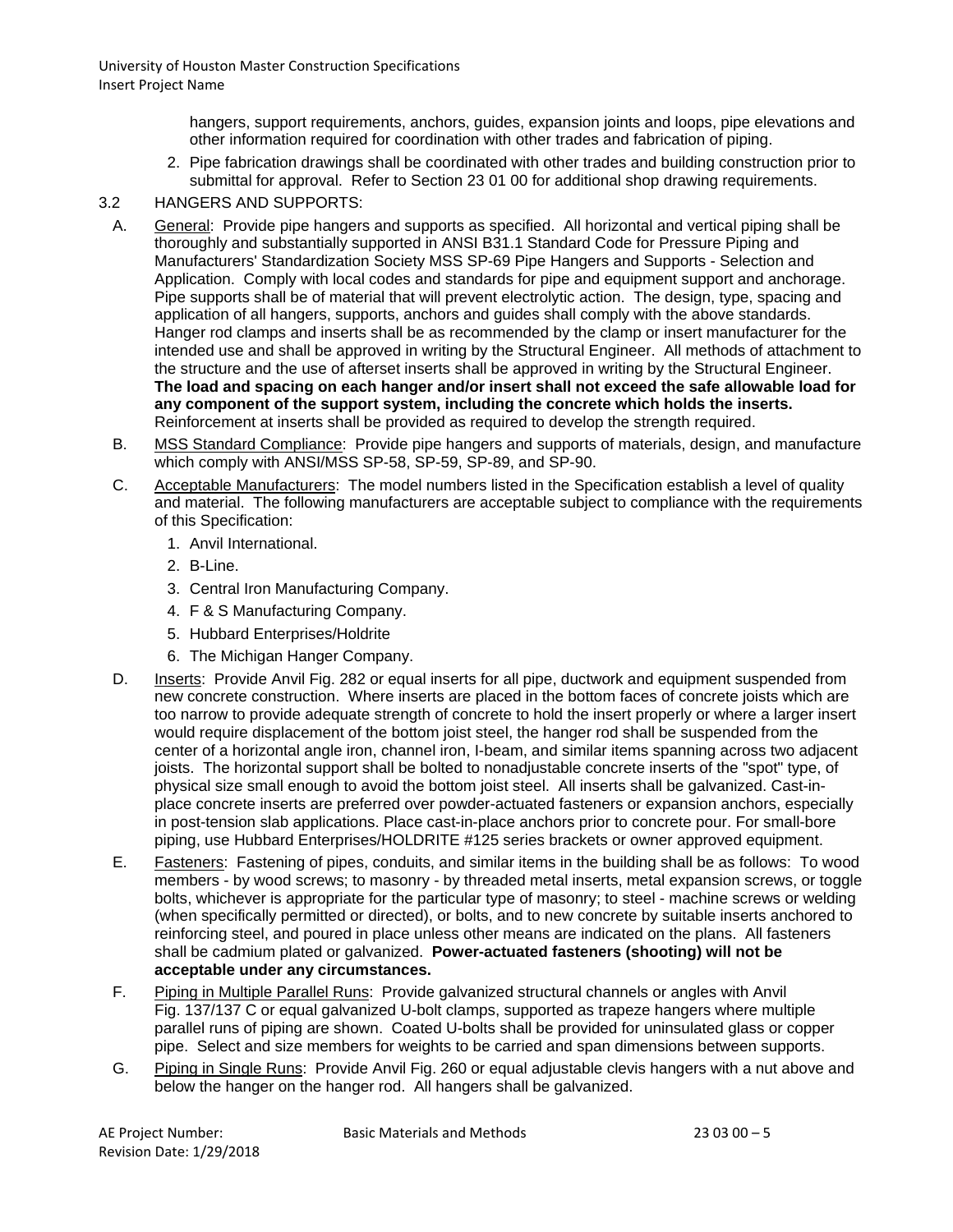- H. Copper Pipe Hangers: Hangers supporting and contacting brass or copper lines 3" in size and smaller shall be Anvil Fig. CT 99C or equal, adjustable plastic coated, copper-plated tubing rings. Hangers supporting and contacting brass or copper lines 4" and larger shall be Grinnell Fig. 260 or equal, galvanized, adjustable clevis, with a nut above and below the hanger on the support rod and approved neoprene isolating material between pipe (or tubing) and hanger. For insulated copper or brass domestic water lines, hangers for all sizes of pipe shall be Anvil Fig. 260 or equal, galvanized, adjustable clevis, with a nut above and below the hanger on the support rod and sized to fit the outside diameter of the insulation and hanger. Isolate all copper or brass lines from ferrous metals with approved dielectric materials.
- I. Hanger Rod: Provide cadmium-coated or galvanized hanger rods and nuts of required length. Rods shall be coated or galvanized after threading. Rods shall be cold galvanized after cutting. All hanger rods shall be trimmed neatly so that no more than one inch (1") of excess hanger rod protrudes beyond the hanger nut. In the event a rod is intentionally but temporarily left excessively long (for sloped or insulated lines for example), the Contractor shall take appropriate measures to protect the pipe or other materials from damage. Rod diameters shall be as follows:

| Pipe Sizes      | <b>Rod Diameter</b> |
|-----------------|---------------------|
| $3/4 - 2"$      | 3/8"                |
| $2 - 1/2 - 3$ " | 1/2"                |
| $4 - 5"$        | 5/8"                |
| 6"              | 3/4"                |
| $8 - 12"$       | 7/8"                |
| 14 - 18"        | 1"                  |
|                 |                     |

- J. Riser Clamps: Provide Anvil Fig. 261/261 C or equal galvanized riser clamps with equal bearing on each end. Riser clamps for copper tube shall be plastic coated.
	- 1. Riser clamps shall be isolated from the structure by use of Hubbard Enterprises Holdrite #274 or #278 riser pad or equal.
- K. Pipe Supports in Chases and Partitions: Horizontal and vertical piping chases and partitions shall be supported by hangers or other suitable support. Pipes serving plumbing fixtures and equipment shall be securely supported near the point where pipes penetrate the finish wall. Supports shall be steel plate, angles or special channels such as Unistrut mounted in vertical or horizontal position. Pipe clamps such as Unistrut P2426, P2008, P1109 or other approved clamps shall be attached to supports. Supports shall be attached to wall or floor construction with clip angles, brackets, or other approved method. Supports may be attached to cast iron pipe with pipe clamp or other approved method. All copper or brass lines shall be isolated from ferrous metals with electrical tape or other dielectric materials to prevent electrolytic action.
- L. Saddles and Shields:
	- 1. Saddles for Horizontal Insulated Piping Without Vapor Barrier: At each hanger or support on horizontal runs, provide Anvil Fig. 160 or equal black steel saddles, as applicable. Shields as described below may be used instead of the saddles. **[On heating water systems below 140°F (60°C), hangers may be sized for the pipe size and of a material compatible with the pipe. Where dissimilar materials are used, provide dielectric separation. Carry insulation over the hanger and seal where hanger is sized for pipe.]**
	- 2. Shields for Horizontal Insulated Water Piping With Vapor Barrier: At each hanger or support for water piping, provide a half section of preformed cellular glass or rigid calcium silicate blocking, with jacket of adjacent insulation brought across unbroken, supported on Anvil Fig. 167 or Anvil 260 ISS or equal semicircular galvanized steel shields. Shields for pipe 4" and smaller shall be 12" long; shields for pipe 5 to 8" shall be 18" long; and shields for larger pipe shall be 24" long.
- M. Roller Supports: Provide Anvil Fig. 171/177 or equal adjustable, cast iron pipe roll supports for support of horizontal piping installed in racks, beam supports, suspended and where shown on the Drawings.
- N. Guides: Install pipe guides complying with the manufacturer's published product literature. Where not otherwise indicated, install pipe guides near expansion loops, expansion joints, and ball joints.

Revision Date: 1/29/2018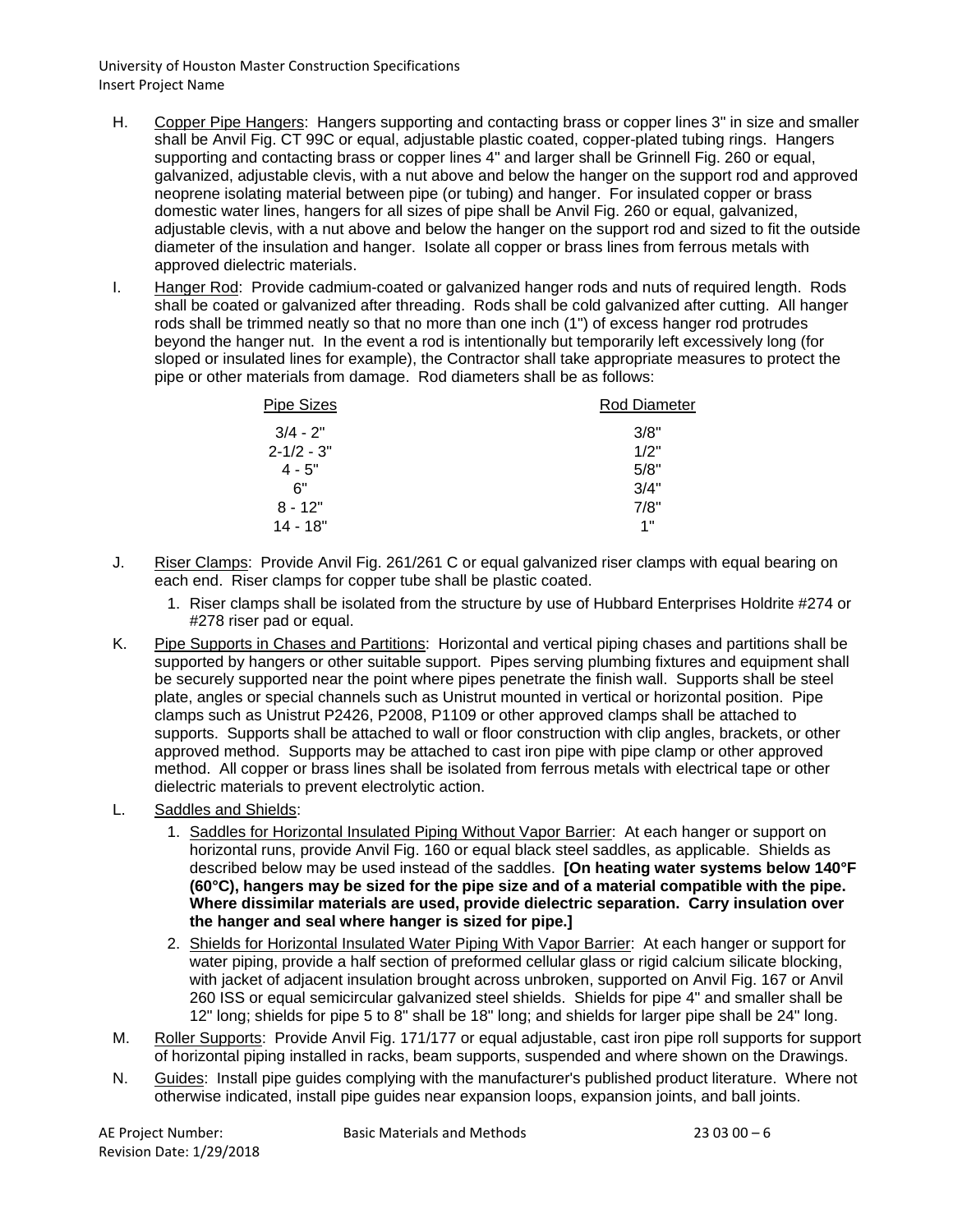- O. Anchors: Install anchors at the proper locations to prevent stresses from exceeding those permitted by ANSI B31 and to prevent the transfer of loading and stresses to connected equipment. Anchors shall include vibration isolation in accordance with the pipe support system specified. Where the piping system is floating, the anchors shall be termed restraints or braces.
	- 1. Where expansion compensators are indicated, install anchors in accordance with the expansion unit manufacturer's written instructions, to limit movement of piping and forces to the maximums recommended by the manufacturer of each unit.
	- 2. Where not otherwise indicated, install anchors at the ends of principal pipe runs and at intermediate points in pipe runs between expansion loops and bends. Make provisions for preset of anchors as required to accommodate both expansion and contraction of piping.
- P. Provisions for Movement:
	- 1. Movement: Install hangers and supports to allow controlled movement of piping systems, to permit freedom of movement between pipe anchors, and to facilitate the action of expansion joints, expansion loops, expansion bends, and similar units.
	- 2. Load Distribution: Install hangers and supports so piping live and dead loading and stresses from movement will not be transmitted to any pipe or connected equipment. Pipe supports shall properly transmit the weight of the pipe and its contents to the building structure, or to independent posts, piers, or foundations.
	- 3. Pipe Slopes: Install hangers and supports to provide the indicated pipe slopes so maximum pipe deflections allowed by ANSI B31 are not exceeded.
- Q. Spacing: Install hangers and supports in piping systems to remove stress from equipment flanges and rotating equipment. The following table gives maximum hanger spacing for copper and steel lines. Hangers shall be more closely spaced where required by the conditions of the installation in order to prevent sagging, excess load on structure and hangers, undue strain on equipment, noise transmission, etc. A hanger shall be placed within 2' of each elbow or tee with a minimum support of one hanger per joint or fitting and at each rise, drop, and trap. Maximum hanger and support spacing shall be as follows and as specified elsewhere:

| <b>Trade Pipe</b> | Maximum |
|-------------------|---------|
| <b>Size</b>       | Spacing |
| $1/2"$ *          | 5'      |
| 3/4"              | 6'      |
| 1" and 1-1/4"     | 7'      |
| $1 - 1/2"$        | 9'      |
| 2"                | 10'     |
| $2 - 1/2"$        | 11'     |
| 3"                | 12'     |
| 4"                | 14'     |
| 5"                | 16'     |
| 6"                | 17'     |
| 8"                | 19'     |
| 10"               | 22'     |
| 12"               | 23'     |
| 14"               | 25'     |
| 16"               | 27'     |
| 18"               | 28'     |
|                   |         |

Includes all sizes of cast iron and nonmetallic piping. Cast iron pipe sections exceeding 5 feet in length can be supported on maximum 10 foot centers provided hangers are installed within 18 inches of each joint and fitting. Provide rolled, galvanized sheet metal pipe shields between nonmetallic pipe hangers as required to prevent any visible nonmetallic pipe sag between hangers.

R. Sway Bracing: Where hanger lengths for cast iron piping exceed 18 inches, sway bracing shall be provided per CISPI recommendations, to prevent pipe shear.

Revision Date: 1/29/2018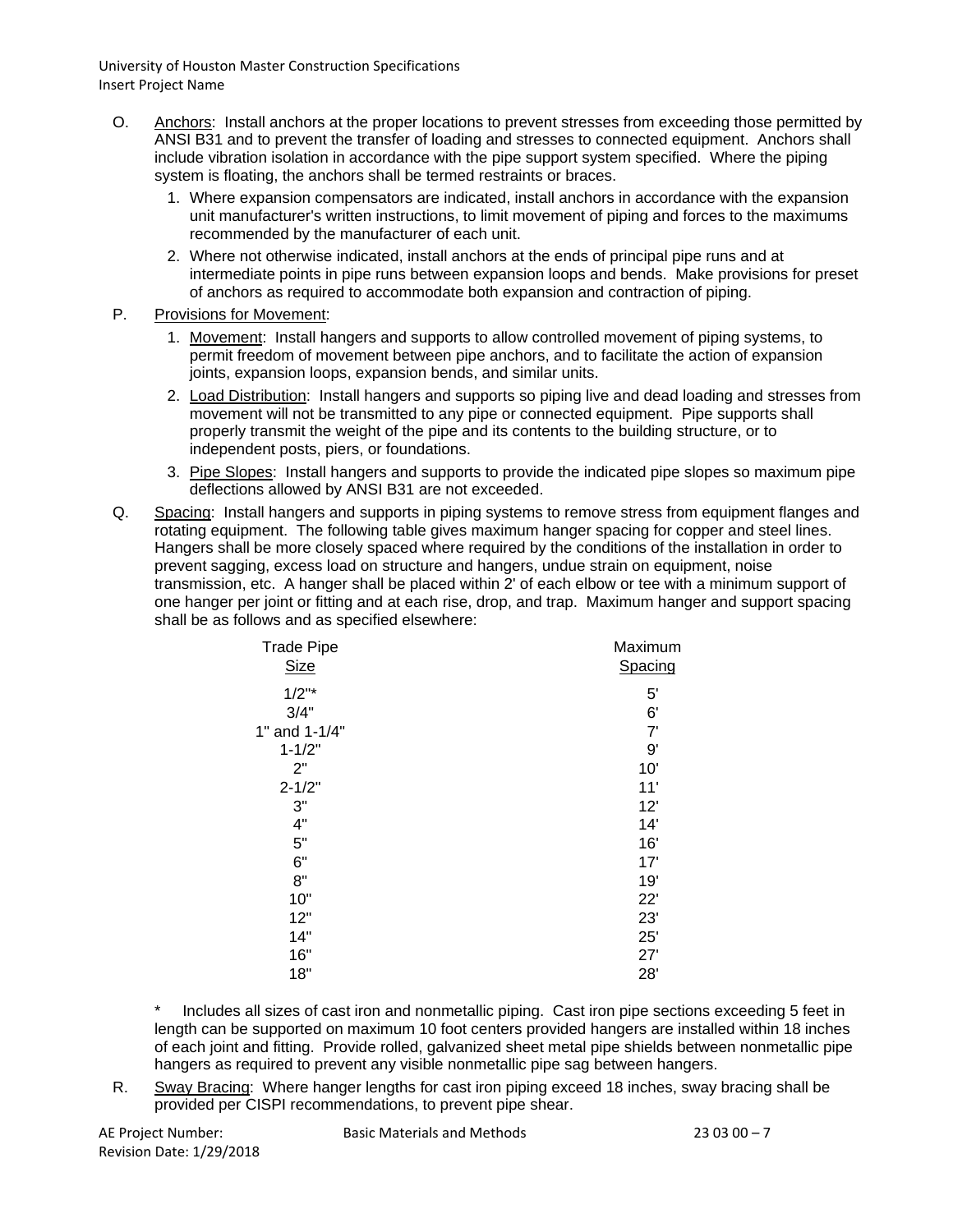- S. Leveling: Adjust hangers and supports and place grout as required under supports to bring piping to proper levels and elevations.
- T. Midspan Support: For vertical midspan support of piping 4" and under, use Hubbard Enterprises/Holdrite Stout Brackets TM in conjuction with Hubbard Enterprises/HOLDRITE Stout clamps or two hole pipe clamps (MSS Type 26).
- U. Vibration Isolation: Refer to Section 230548, "Vibration Isolation", for additional information and support requirements. Pipe hangers made of wood, wire, or sheet iron shall not be permitted.
- V. Riser Supports: Vertical piping shall be secured at sufficiently close intervals to keep the pipe in alignment and carry the weight of the pipe and contents.
	- 1. Cast iron soil pipe shall be supported at the base and at each story level, but in no case at intervals greater than 25'.
	- 2. Steel pipe shall be supported at the base and at not less than every other story level, but in no case at intervals greater than 30', except that grooved-piping systems shall be supported at each pipe section.
	- 3. Copper tube shall be supported at each story level, but in no case at intervals greater than 25'.
	- 4. Plastic pipe shall be supported at mid point between floors to prevent movement, but in no case at intervals greater than 10'.
- **W. [Tunnel Pipe Racks: All piping in utility tunnels and all stacked piping in pump rooms shall be supported using floor-supported galvanized steel pipe racks. Anchor pads for attaching racks to the tunnel wall, floor and ceiling structure shall be cast in concrete and shall be adequate to properly distribute the rack load. Racks shall be constructed of galvanized channel as manufactured by Unistrut or Superstrut or hot-dip galvanized steel shapes and shall be adjustable for grading of piping.]**
- X. Finish: All steel and iron hangers on piping including clevis hangers, rods, inserts, clamps, stanchions, brackets, shall be hot dip or electro-galvanized after fabrication for indoor applications and hot dip galvanized after fabrication for exterior applications. Rods shall be electro-galvanized or cadmium plated after threading, for indoor applications and hot dip galvanized after fabrication for outdoor applications. Universal concrete inserts shall be galvanized.
- Y. Fire Protection Piping Support: Support fire sprinkler and standpipe piping independently of other piping in accordance with NFPA-approved methods and local codes and standards, using UL-listed and labeled support components. Refer to Section 21 12 00 for additional requirements.
- Z. Secondary Pipe Positioning and Supports: Makeshift, field devised methods of plumbing pipe support, such as with the use of scrap framing materials, are not allowed. Support and positioning of piping shall be by means of engineered methods that comply with IAPMO PS 42-96. These shall be Hubbard Enterprises/HOLDRITE support system or owner approved equipment.
- 3.3 MISCELLANEOUS STEEL:
	- A. All miscellaneous steel members, angles, rods, supports, and similar items specified or required for this project shall be galvanized for indoor use or hot dipped galvanized for exterior use and where exposed to ambient conditions. All required miscellaneous steel shall be provided by this Division..
- 3.4 SLEEVES:
- A. General: Provide sleeves around all piping passing through masonry, CMU and concrete walls and partitions, suspended slabs, plaster or dry wall ceilings, structural members, other building features and where shown on the drawings. No sleeves shall be installed through any concrete beam or other deep projections without written approval of the Architect/Engineer.
- B. Partitions: Sleeves shall be required for piping passing through rated dry wall and plaster partitions. Sleeves shall be set in dry wall mud or plastered in and the pipe passing through the sleeve shall be sealed as outlined in Piping Fire Stops and Seals. Sleeves are not required for piping passing through nonrated dry wall or plaster partitions. Nonisolated piping shall be mudded in and isolated piping shall have the opening mudded to within 1/2" of the pipe and an elastomeric caulk shall be installed in the opening around the pipe or insulation.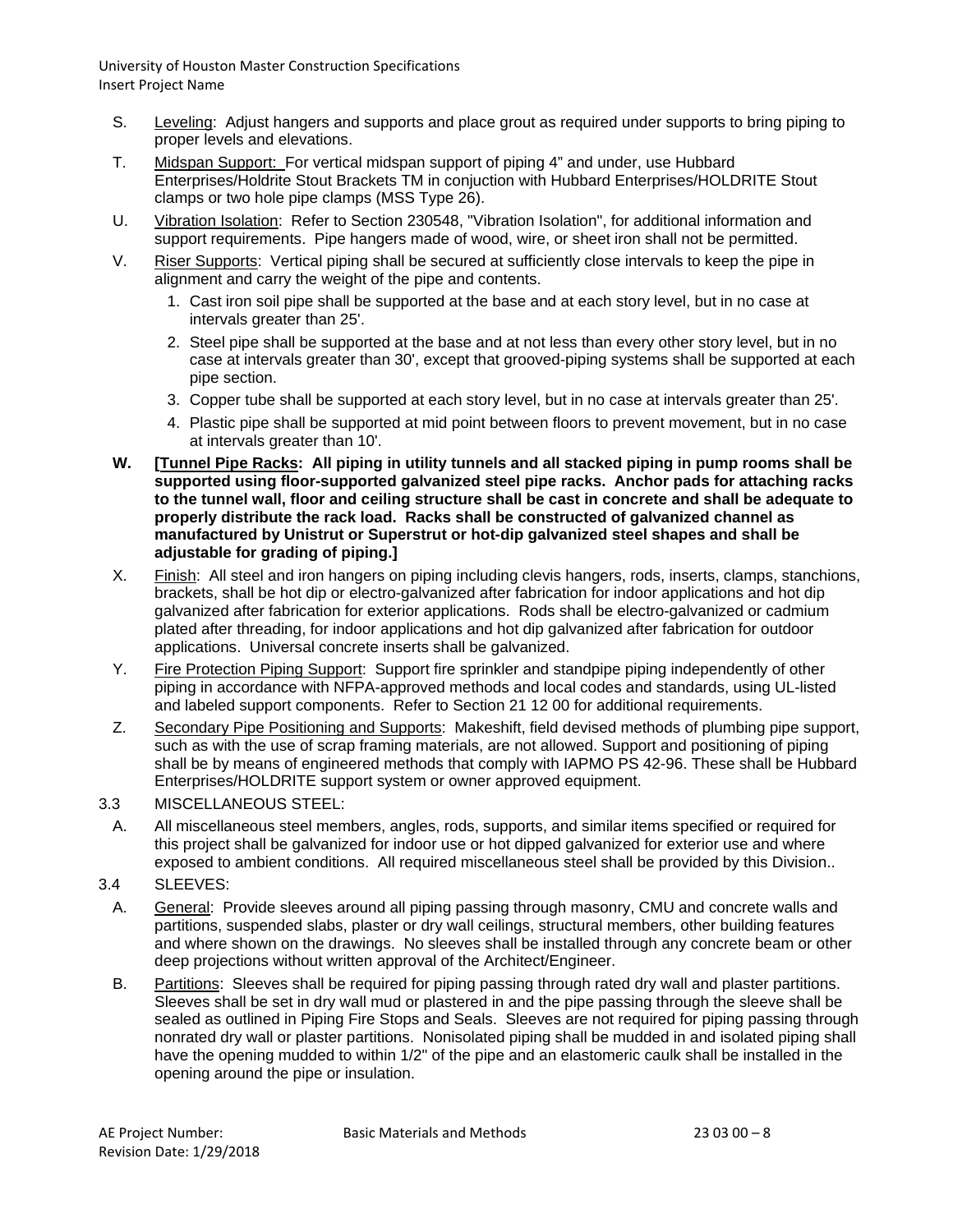- C. Plumbing Storm, Waste and Vent: Sleeves shall not be required for storm, waste or vent piping through slabs on grade or for piping passing through precast structure. Where piping passes vertically through precast structures without sleeving, adequate provisions shall be made to prevent water leakage through slabs where applicable.
- D. Placement: This Contractor shall be responsible for the timely placement of sleeves in construction. If sleeves are not placed during construction, this Contractor shall secure written permission to perform a core drill or cut and patch installation at no cost to the Owner. No piping shall pass through the above obstructions without sleeves, unless noted otherwise.
- E. Sizing: Sleeves shall be one size larger than the pipe passing through the sleeve, except where larger sizes are required for mechanical seals. Where insulated piping passes through construction, sleeves shall be one size larger than the outside diameter of the insulation. All sleeves in floors shall extend 2" above the finished floor. Sleeves through vertical construction shall be minimum 18 gauge galvanized steel. Sleeves through horizontal construction shall be minimum 16 gauge galvanized steel except at pipe riser supports. Sleeves at riser supports for 3" and smaller pipe shall be Schedule 40 galvanized pipe sleeves. Sleeves for riser supports for 4" and larger pipe and for pipe passing through exterior building construction below grade shall be Thunderline Corporation Type WS or an approved equal.
- F. Installation: At no point shall the pipe or its insulation touch the sleeve it passes through. Seal all sleeves which are not in exterior construction below grade or rated construction with an approved nonhardening mastic. Seal sleeves through fire rated construction as specified under "FIRE STOPPING FOR PIPING AND DUCTWORK" and as detailed on the Drawings. Sleeves below grade shall be sealed with segmented annular seal, refer to Paragraph 3.14.
- G. Existing Construction: Sleeves are not required where new openings are core-drilled into existing construction, unless noted otherwise on the Drawings.
- 3.5 ESCUTCHEON PLATES:
- A. General: Except as otherwise noted, provide chrome-plated brass floor and ceiling escutcheon plates around all pipes, and similar items passing exposed through walls, floors, or ceilings, in any finished spaces except under floor and attic spaces. Plates shall be sized to fit snugly against the outside of the conduit. Plates will not be required for piping where pipe sleeves extend above finished floor. Provide sheet metal trim plates at all penetrations exposed to view of building occupants, unless directed otherwise by the Architect. **[All equipment rooms are classified as finished spaces.]**
- B. Type: Escutcheon plates shall be Dearborn Brass Company, Fig. No. 1149 through 1152.
- 3.6 EXPOSED PIPING:
- A. General: All exposed piping to plumbing fixtures and connected equipment in finished areas shall be polished chrome plated unless noted otherwise on the drawings. This shall include piping, fittings and valves. Polished chrome plated sleeves may be used over supply, waste and vent piping provided that the finished installation presents the appearance of a fully chrome plated system.
- 3.7 PIPE CLEANING AND STERILIZATION:
- A. HVAC Piping: All piping shall be cleaned following successful pressure testing of pipe. Piping shall be completely drained following pressure testing and then filled with clear water and pipe cleaning treatment (Mogel C-641 or approved equal) to the suppliers recommended concentration required to rid the system of rust, dirt, piping compound, mill scale, oil, grease, and any other foreign material. The system shall then be circulated per the suppliers recommendations. Following cleaning, each system shall be drained, refilled and then continuously filtered or flushed until clean water is obtained. Strainers shall be removed and cleaned after each flushing. Refer to Section 232500, "HVAC Water Treatment", for water treatment for these systems. After the system has been pressure tested, treated with pipe cleaning treatment and rinsed with clear water to remove the cleaning treatment, a 5 micron in-line filter may be installed in the system, in lieu of continuous water flushing, to clear the piping of construction debris. Each system being filtered shall be pumped continuously and the filter shall be cleaned once every 24 hours until no visible filtered matter is present in the filter after 24 hours of circulation. After the cleaning process is complete, the filters shall be removed from the system and all strainers shall be cleaned prior to putting the piping system into operation. **[Provide temporary loop piping and fill/drain valves as required to allow building piping to be flushed and circulated until the system is clean, prior to making connections to the [complex] [campus]**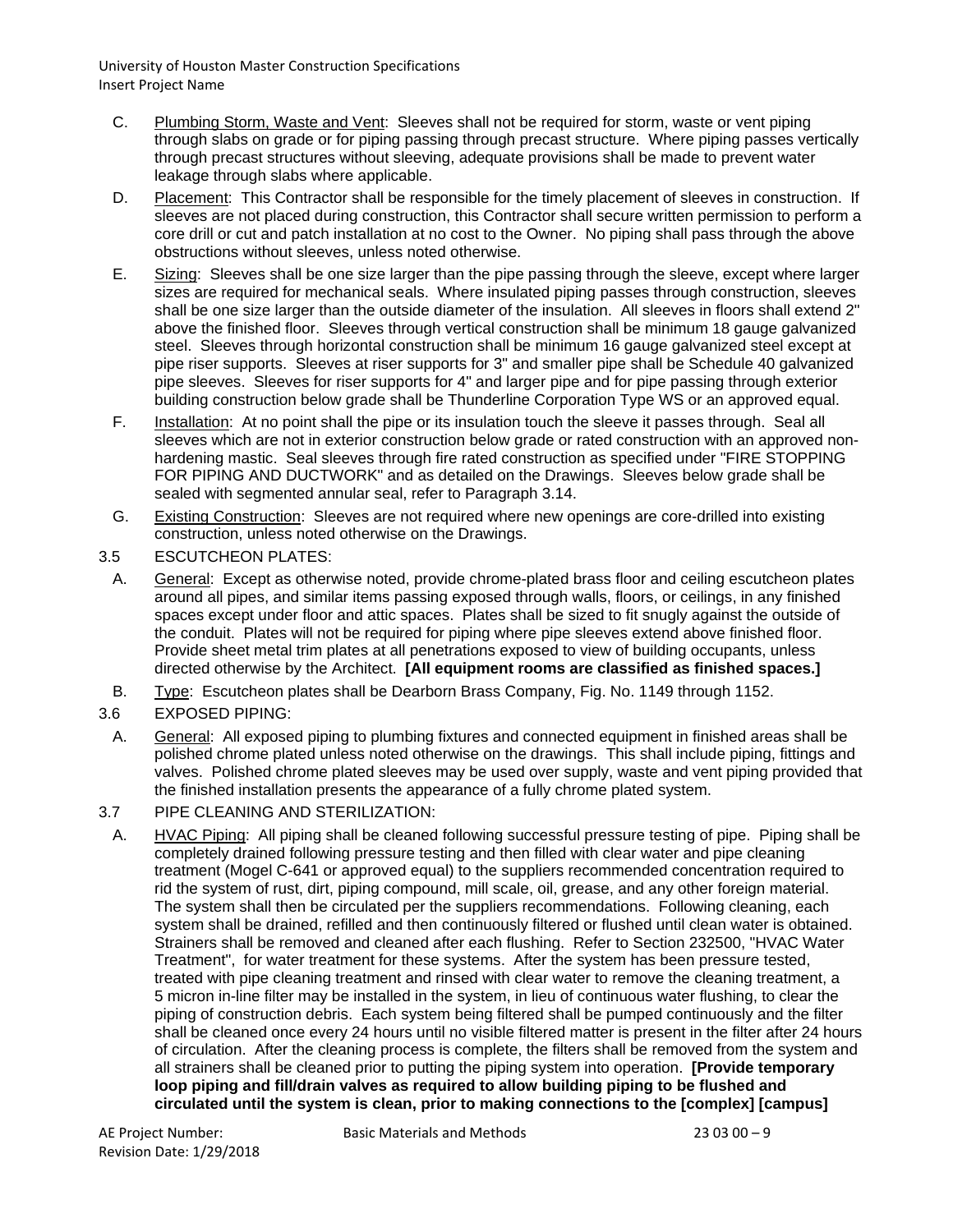**utility piping system.] [Piping mains shall be cleaned and flushed (or circulated and filtered) with coil and equipment isolation valves closed, until fully clean. When the mains are fully cleaned, then coil and equipment isolating and control valves shall be opened, air shall be removed from coils via air vents, and the system shall be cleaned and flushed (or circulated and filtered), until fully clean. Temporary loop connections shall be provided as required to circulate all main piping with coil and equipment isolation valves closed.]**

B. Domestic Water Piping: All potable water piping and tanks shall, after successful pressure testing, be thoroughly flushed with clear water and then sterilized. Sterilization shall be with either liquid chlorine or chlorine gas of adequate volume to give a concentration of 50 ppm based upon the volume of the system being treated. A minimum residual chlorine level of 5 ppm shall remain in each system for a minimum of 24 hours. After sterilization, all piping shall be thoroughly flushed. The above are minimum requirements and all sterilization procedures shall be in strict accordance with all local codes and authorities having jurisdiction.

#### 3.8 OPENINGS, CUTTING AND PATCHING:

- A. General: The Contractor shall be responsible for coordinating openings in the building construction for installation of mechanical systems. Coordinate penetrations and place equipment in time to avoid cutting new construction. Comply with the requirements of Division 1 for the cutting and patching of other work to accommodate the installation of mechanical work. Except as individually authorized by the Architect/Engineer, cutting and patching of mechanical work to accommodate the installation of other work is not permitted.
- B. Cut and Patch: Cut and patch walls, floors, and similar items resulting from work in existing construction or by failure to provide proper openings or recesses in new construction.
- C. Methods of Cutting: Openings cut through concrete and masonry shall be made with masonry saws and/or core drills and at such locations acceptable to the Architect/Engineer. Impact-type equipment shall not be used except where specifically acceptable to the Architect/Engineer. Openings in precast concrete slabs for piping and similar items shall be core drilled to exact size.
- D. Approval: If holes or sleeves are not properly installed and cutting and patching becomes necessary, it shall be done at no change in Contract amount. Undertake no cutting or patching without first securing written approval from the Architect/Engineer. Patching shall create a surface which is structurally and aesthetically equal to the surface surrounding the area patched and shall be performed by the trade whose work is involved, at no change in the Contract amount.
- E. Protection: Openings through exterior walls or roofs shall be provided with suitable covers while they are left open to protect the property or materials involved. Any openings through walls below grade shall be properly protected to prevent entrance of water or other damaging elements.
- F. Restoration: All openings shall be restored to "as-new" condition under the appropriate Specification Section for the materials involved, and shall match remaining surrounding materials and/or finishes. Restoration work shall be performed by the trades who originally installed the work being restored and shall be performed at no cost to the Owner or Architect/Engineer.
- G. Masonry: Where openings are cut through masonry walls, provide and install lintels or other structural supports to protect the remaining masonry. Adequate supports shall be provided during the cutting operation to prevent any damage to the masonry occasioned by the operation. All structural members, supports, and similar items shall be of the proper size and shape, and shall be installed in a manner acceptable to the Architect/Engineer.
- H. Plaster: All electrical work in areas containing plaster shall be completed prior to the application of the finish plaster coat. Cutting of finish plaster coat will not be permitted.
- I. Special Note: No cutting, boring, or excavating which will weaken the structure shall be undertaken.
- 3.9 EXCAVATION, TRENCHING AND BACKFILL:
- A. General: The work hereunder includes whatever excavating and backfilling is necessary to install the mechanical work. Coordinate the mechanical work with other work in the same area, including excavating and backfilling, dewatering, floor protection provisions, other temporary facilities, other underground services (existing and new), landscape development, paving, structural foundations, and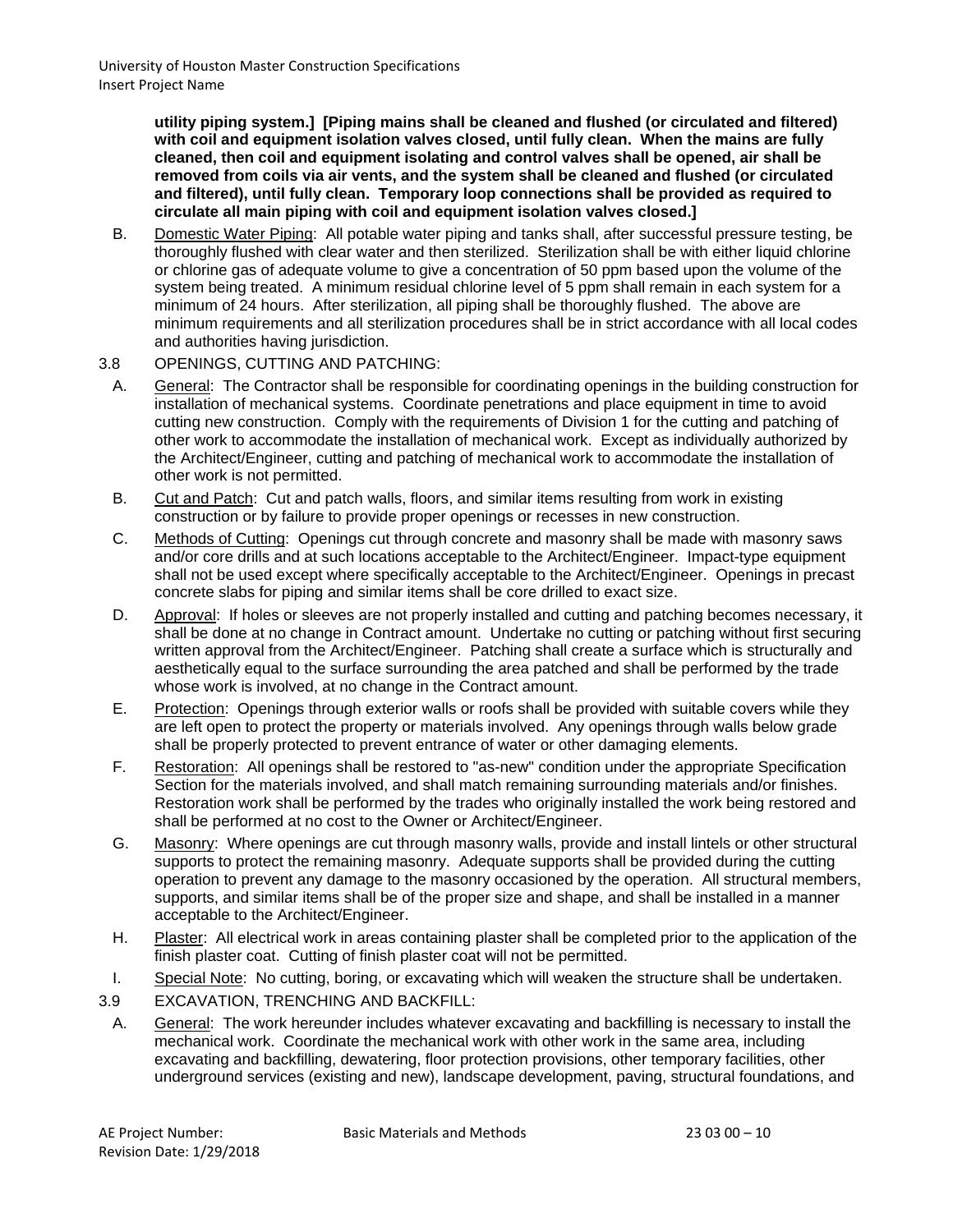> floor slabs on grade. Coordinate with weather conditions and provide temporary facilities needed for protection and proper performance of excavating and backfilling.

- B. Standards: Except as otherwise indicated, comply with the applicable provisions of Division 2 for mechanical and plumbing work excavating and backfilling. Refer instances of uncertain applicability to the Architect/Engineer for resolution before proceeding with the Work.
- C. The bottoms of trenches shall be excavated to required depths, slope and grade. The bottom of the trench shall be accurately excavated to provide firm, uniform bearing for the bottom of the pipe. Where mud or unstable soil is encountered in bottom of trench, it shall be removed to firm bearing and the trench shall be backfilled with bedding sand to proper grade and tamped to provide uniform firm support.
- D. The bottom of trenches shall be accurately graded to provide proper fall and uniform bearing and support for each section of the pipe on undisturbed soil or 2" of sand fill at every point along its entire length.
- E. Exercise care not to excavate below required depth, leaving a flat bed of undisturbed earth, firm and secure, before laying pipe. In the event rock is encountered, excavate 6" below required depth and backfill to required depth with bedding sand, and compact to minimum 95% compaction.
- F. All grading in the vicinity of excavation shall be controlled to prevent surface ground water from flowing into the excavations. Any water accumulated in the excavations shall be removed by pumping or other acceptable method. During excavation, material suitable for backfilling shall be stacked in an orderly manner a sufficient distance back from edges of trenches to avoid overloading and prevent slides or cave-ins. Material unsuitable for backfilling shall be wasted and removed from the site and properly disposed of.
- G. The Contractor shall be fully responsible for the safety of persons, materials and equipment in or near trenches or other excavations and provide all required sloping, shoring, railings and other protective provisions. The Contractor shall provide a trench shoring plan and design which is sealed by a registered professional engineer. Refer to Divisions 1 and 2 for additional requirements.
- H. If any unknown and/or uncharted utilities are encountered during excavation, promptly notify Architect/Engineer and wait for his instructions before proceeding.
- I. If such unknown utilities are encountered and work is continued without contacting the Architect/ Engineer for instructions, and damage is caused to said utilities, the Contractor shall repair at his own expense, such damage to the satisfaction of the Owner or utility company concerned.
- J. Trenches shall not be backfilled until all required tests have been made by the Contractor and approved by the Architect/Engineer and any local authorities having jurisdiction.
- K. Backfill shall be compacted or cement stabilized sand up to 6" above the top of piping. Backfill up to grade shall be in maximum 6" lifts with minimum 95% compaction of lifts. Refer to Division 2 or elsewhere in Contract Documents for additional trenching and backfill requirements.
- L. Opening and Reclosing Pavement, Landscape Areas, and Lawns: Where excavation requires the opening of existing walks, street, drives, other existing pavement or lawns, such surfaces shall be cut as required to install new piping and to make new connections to existing piping. The sizes of the cut shall be held to a minimum, consistent with the work to be accomplished. After the installation of the new work is completed and the excavation has been backfilled and flooded, the area shall be patched or replaced, using materials to match those cut out or removed. Patches shall thoroughly bond with the original surfaces, shall be level with them, and shall meet all the requirements established by the authorities having jurisdiction over such areas. All removed work shall be replaced by craftsman who regularly install the types of work being replaced.
- M. Excavation in Vicinity of Trees: All trees including low hanging limbs within the immediate area of construction shall be adequately protected to a height of at least 5'to prevent damage from the construction operations and/or equipment. All excavation within the outermost limb radius of all trees shall be accomplished with extreme care. All roots located within this outermost limb radius shall be brought to the attention of the Architect before they are cut or damaged in any way. The Architect will give immediate instructions for the disposition of same. All stumps and roots encountered in the excavation, which are not within the outermost limb radius of existing trees, shall be cut back to a distance of not less than 18" from the outside of any concrete structure or pipeline. No chips, parts of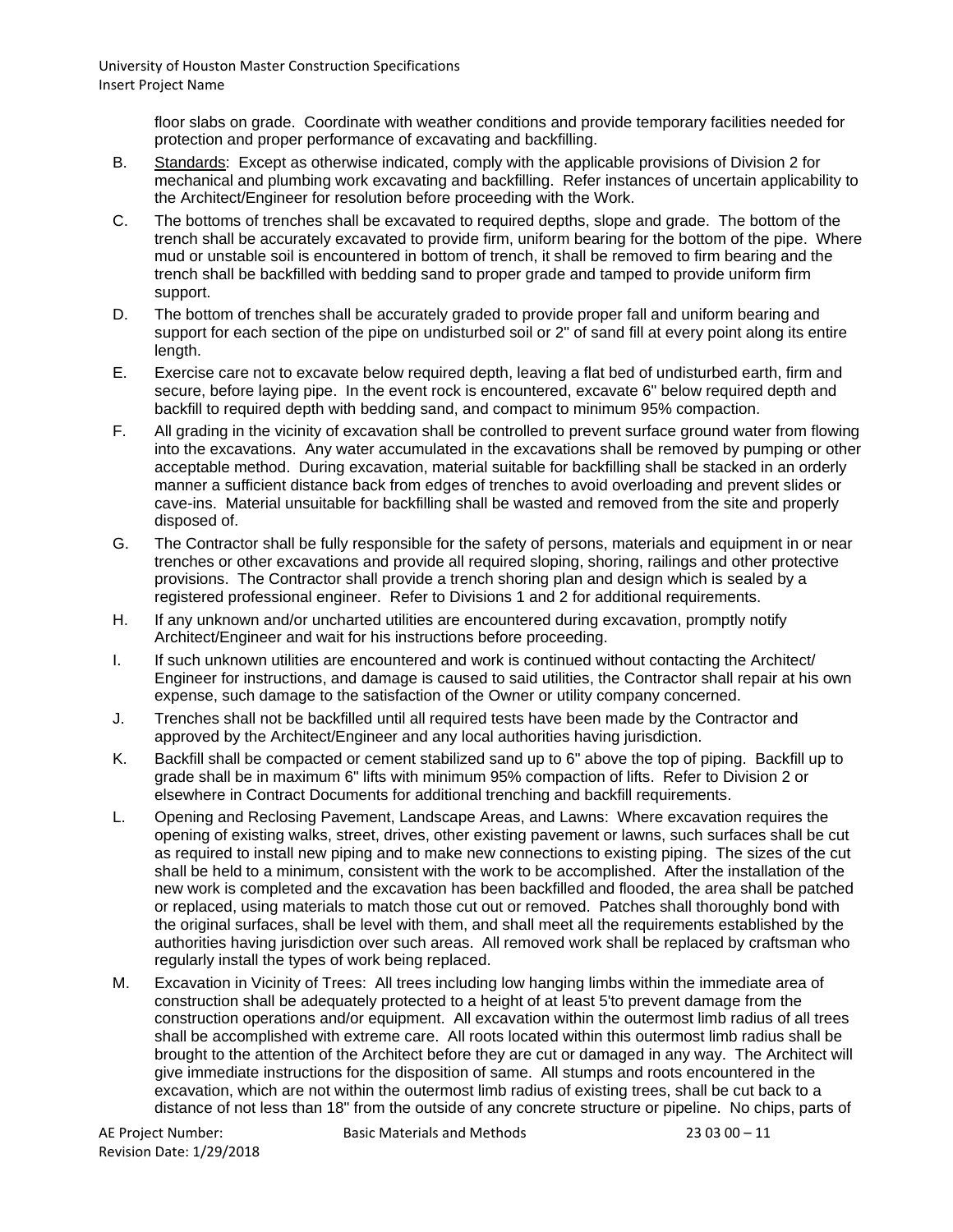> stumps, or loose rock shall be left in the excavation. Where stumps and roots have been cut out of the excavation, clean compacted dry bank sand shall be backfilled and tamped.

## 3.10 ACCESS DOORS:

A. General: This Contractor shall provide wall or ceiling access doors for installation in finished surfaces for unrestricted access to all concealed items of mechanical equipment.

B. Types: Doors shall be factory-finished as noted below and turned over to the General Contractor for installation, refer to finish painting requirements specified herein below. Doors shall be as manufactured by Inryco/Milcor or an approved equal in the following styles:

- 1. Drywall Construction **Internal Interior Intervellet Construction** Inryco/Milcor Style DW with gray prime finish.
- 2. Finished Acoustical Ceiling Tile Inryco/Milcor Style AT with door designed for tile insert.
- 3. Finished Plaster Ceiling or Walls Inryco/Milcor Style WB-PL with door designed for finish plastering.
- 4. Masonry Walls **Internal intervention Communist Communist** Inryco/Milcor Style M with gray prime finish.
- 5. Fire Rated Construction Inryco/Milcor Fire Rated Access Door with gray prime finish.
- 6. Fire Rated Ceiling or Ceiling Assembly Inryco/Milcor Style ATR with door designed for tile insert.
- C. Selection: Access doors shall be furnished with a continuous piano hinge with screwdriver-operated flush locks and shall be a minimum of 12" x 12". Larger sizes shall be furnished where required for proper access.
- D. Approval: Access doors shall not be installed until location and style have been approved by the Architect.
- 3.11 FIRESTOPPING FOR PIPING AND DUCTWORK:
	- A. General: Provide a UL Systems Classified, intumescent material capable of expanding up to eight to ten times when exposed to temperatures beginning at 250°F for sealing all holes or voids created to extend mechanical system piping, ductwork and other components through fire-rated floors and walls and other fire rated construction to prevent the spread of smoke, fire, toxic gas and water. The fire barrier system shall meet the fire test requirements and hose stream test requirements of ASTM E119-73.
	- B. Fire barrier products shall be used to create through-penetration fire stop systems as required, with a minimum fire rating equal to the rating of the construction being penetrated. All fire stop systems shall be listed in the Underwriter's Laboratories Building Materials Directory, Through Penetration Firestop Systems (XHEZ).
	- C. The products manufactured by 3M/Electrical Products Division or an approved equal are acceptable subject to Shop Drawing submittal approval.
	- D. Install fire stop materials according to the following UL Systems Classifications and manufacturer's recommendations:

Metal Pipe Through Round Openings No. 49, No. 95, and No. 147<br>Insulated Metal Pipe Through Round Openings No. 91, No. 147, and No. 64C Insulated Metal Pipe Through Round Openings Metal Pipe Through Large Openings No. 93 Blank Openings<br>
Glass Pipe Through Opening<br>
Glass Pipe Through Opening<br>
No. 90b Glass Pipe Through Opening Plastic Pipe Through Opening<br>
All Other Firestop Systems<br>
Per manufacturer's re

#### OPENING TYPE UL SYSTEM CLASSIFICATION NUMBER

Per manufacturer's recommendations

E. Provide fire rated insulation blankets around ductwork and piping where shown on Drawings. Blankets shall be one inch (1"), 8 pound density thermo ceramic material, Thermo Ceramics Kas-Wool Fire Master Series thermal blankets or and approved equal. Blankets shall be wrapped to provide

Revision Date: 1/29/2018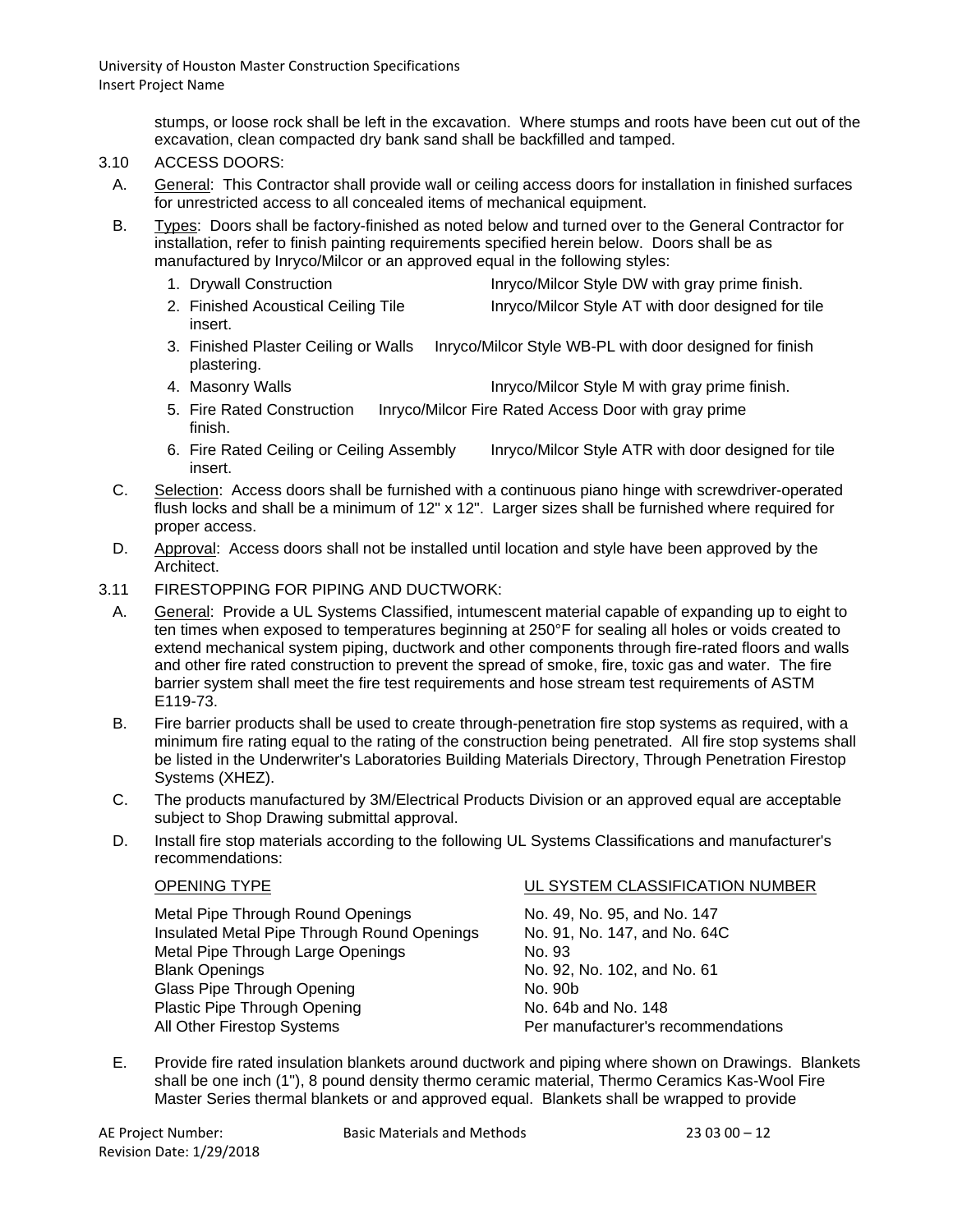> continuous coverage and be secured with stainless steel bands in accordance with the manufacturer's UL-listed installation instructions.

- 3.12 FIRE-RATED PARTITIONS:
	- A. Coordinate locations of piping in fire-rated partitions so not to effect the fire rating of the partition. Notify the Architect/Engineer in writing where additional construction is required to maintain the partition fire rating.
- 3.13 FLAME SPREAD PROPERTIES OF MATERIALS:
	- A. Materials and adhesives incorporated in this project shall conform to NFPA Standard 255 (1984), "Method of Test of Surface Burning Characteristics of Building Materials". The classification shall not exceed a flame spread rating of 25 for all materials, adhesives, finishes, and similar items specified for each system, and shall not exceed a smoke-developed rating of 50.
- 3.14 PENETRATIONS, FLASHING, AND SEALS:
	- A. Pipe sleeves, pitch pockets, and flashings compatible with the roofing and waterproofing installation shall be provided for all roof and wall penetrations and roof-mounted equipment and supports. Coordinate flashing details with the Architectural details and the roofing/waterproofing Contractors.
	- B. Segmented Annular Seals: Seal the openings around piping which penetrate the exterior construction using segmented annular seals to prevent the entry of water and other foreign material. Segmented annular seals shall be Thunderline Corporation Type LS Series link seals or an approved equal. Seals shall be Style C insulating type for standard service at temperatures up to 250°F. Seals shall be Style T high temperature service at temperatures up to 450°F. Sleeves for use with annular seals shall be Thunderline Corporation Type WS or an approved equal.
- 3.15 CLEANING AND PAINTING OF MECHANICAL WORK:
- A. Prime, protective and touch-up painting is included in the Work of this Division. Finish painting in equipment spaces, concealed locations, and other locations not exposed to the view of building occupants is included in the work of this Division. Finished painting in areas exposed to the view of building occupants is specified under Division 9.
- B. All equipment furnished by the mechanical subcontractor shall be delivered to the job with suitable factory protective finish.
- C. Mechanical equipment with suitable factory-applied finishes shall not be repainted; except for aesthetic reasons where located in finished areas as directed by the Architect and in a color selected by the Architect. Where factory-applied finishes are damaged in transit, storage or installation, or before final acceptance, they shall be restored to factory-fresh condition by competent refinishers using the spray process.
- D. All equipment not finished at the factory shall be given a prime coat and then finish painted with two coats of enamel in a color as directed by the Architect/Engineer. No nameplates on equipment shall be painted, and suitable protection shall be afforded such plates to prevent their being rendered illegible during the painting operations.
- E. All uninsulated black steel piping, hangers, supports, and similar items shall be given two coats of primer. Where exposed to outdoor weather or exposed to view in equipment rooms, uninsulated black steel piping shall be primed and finished with two coats of enamel in colors as directed by the Architect/Engineer.
- F. Concealed fire protection and plumbing piping shall **[not be painted] [be primed, unless insulated.]** Uninsulated plumbing and fire protection piping, where exposed to view in equipment rooms, shall be primed and finished with two coats of enamel in colors as directed by the Architect/Engineer. The fire pumps and all related fire protection piping in **[the fire pump room] [the Central Plant] [and all other mechanical spaces]** shall be primed and finish painted red.
- G. All uninsulated black steel pipe direct buried shall be given two coats of primer and then coated with 3M Scotchwrap Pipe Insulation #50 applied in strict accordance with manufacturer's published recommendations (machine wrapping of pipe is acceptable) prior to burial in the ground.
- H. All insulated piping and equipment in the Central Plant**[, tunnels]** and other mechanical/electrical rooms where exposed to view shall be primed and finish painted with two coats of enamel in colors as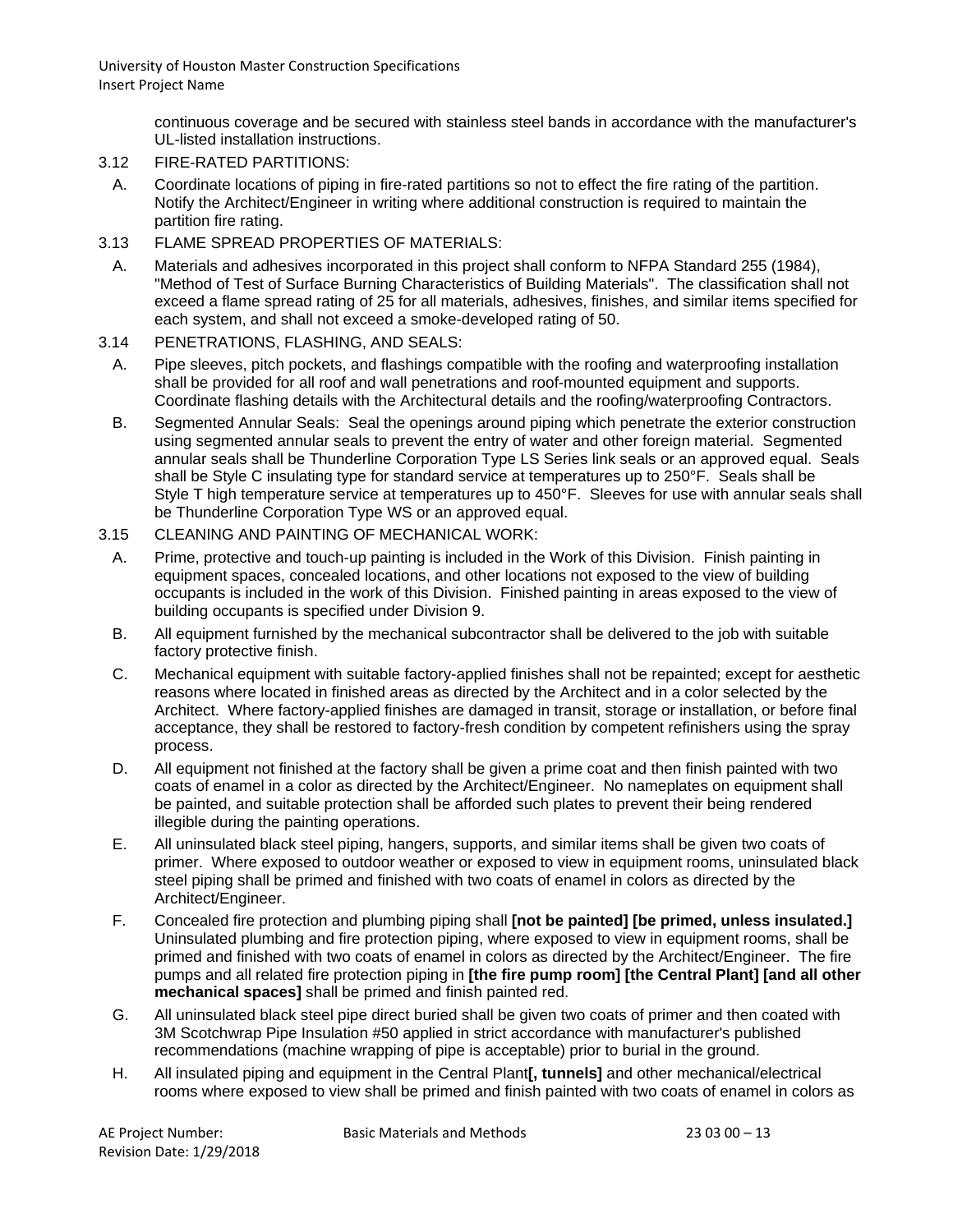> directed by the Architect/Engineer or Owner's Representative; and where concealed in furrings, chases, or suspended ceilings, need not be painted.

- I. All grilles and registers will be furnished with a factory-applied finish. Should the plans indicate that certain grilles and registers be furnished with a factory-applied prime coat for field painting, the cores shall be removed for painting under Division 9. The frames, after installation, shall be given two coats of enamel. The cores shall be spray painted with two coats of enamel, and shall be reinstalled in the frames only after both cores and frames are thoroughly dry. In such cases the color of the enamel finish shall be as directed by the Architect/Engineer.
- J. All equipment in the Central Plant, whether insulated or not, shall be field painted with two coats of suitable enamel in a color as directed by the Architect/Engineer.
- K. The surfaces to be finish-painted shall be prepared as follows:
	- 1. Galvanized and black steel surfaces shall be fully cleaned and painted with one coat of galvanized metal primer.
	- 2. Aluminum surfaces shall first be fully cleaned painted with one coat of zinc chromate primer.
	- 3. Cast iron pipe shall first be fully cleaned and painted with a "nonbleed" primer.
	- 4. Insulated surfaces shall be sized and primed using materials recommended by the insulation manufacturers.
- L. All ferrous metal surfaces without a protective finish and not galvanized in exposed and concealed areas including chases, under floor and above ceilings shall be painted with two coats of zinc chromate primer as the construction progresses to protect against deterioration.
- M. No nameplates on equipment shall be painted, and suitable protection shall be afforded to the plates to prevent their being rendered illegible during the painting operation.
- N. Before painting, all surfaces to be painted shall be suitably prepared. This shall include removing all oil, rust, scale, dirt, and other foreign material. Surfaces shall be made smooth by grinding, filing, brushing, or other approved method. In the painting operations, the primer for metal surfaces shall be of the zinc dust type unless specified otherwise, and where finish painting is specified, it shall be painted using materials and colors selected and approved by the Architect/Engineer. Refer to Division 9 for additional requirements.

#### 3.16 MECHANICAL SYSTEM IDENTIFICATION:

- A. Identification of Equipment:
	- 1. All pieces of major mechanical, plumbing and fire protection equipment shall have a manufacturer's label identifying the manufacturer's address, equipment model and serial numbers, equipment size, and other pertinent data. Care shall be taken not to obliterate this nameplate in any way.
	- 2. The Contractor shall make it possible for the personnel operating and maintaining the equipment and systems in this project to readily identify the various pieces of equipment, controls, devices and similar items by marking them. All items of equipment, controls, devices and similar items shall be clearly marked using engraved nameplates as hereinafter specified. The item of equipment shall indicate the same designation as shown on the Drawings, where applicable.
	- 3. Equipment nameplates shall be three ply laminated plastic, a minimum of 3/32" thick, black-whiteblack for equipment on normal power, red-white-red for equipment on emergency power, and blue-white-blue for equipment on UPS power. Letters shall be similar to Roman Gothic of a size that is legible (1/2" minimum for description and 3/8" minimum for supplementary text) and appropriate to the application. Attachment of nameplates shall be by stainless steel screws. Rivets or adhesives are not acceptable. **[Nameplates on equipment installed in finished areas shall be installed as directed by the Architect. Verify location with the Engineer.]**

#### **[EDIT TO SUIT PROJECT]**

a. Mechanical, Plumbing and Fire Protection equipment to be identified includes: All chillers, cooling tower cells, boilers, pumps, condensate return units, boiler feed units, blowdown separators, converters, heat exchangers, expansion/compression tanks, control air compressors, air handling units, fan coil units, rooftop units, condensing units, filter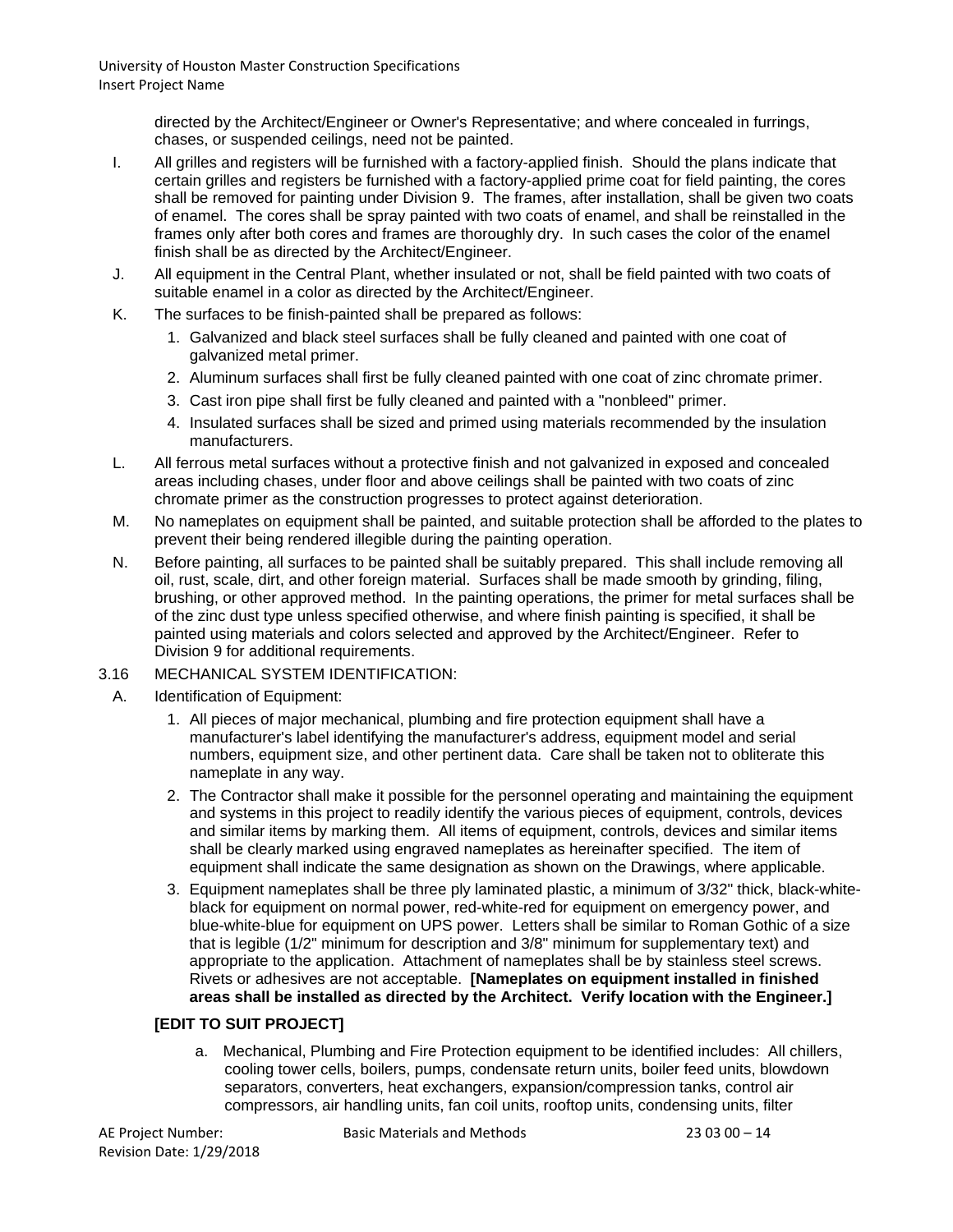housings, computer room air conditioning units, CPU chillers, dry coolers, HVAC terminal units, fans, water heaters, tanks, water softeners, air compressors, vacuum pumps, control panels, fire dampers, fire/smoke dampers, motorized automatic dampers, and other major pieces of mechanical equipment.

b. Nameplates on powered equipment shall indicate the source feeding equipment and shall indicate variable speed, time delay operation, firefighter's override operation, etc., where applicable.

Example: AHU 28 Fed from DPA-3 Room 1.102 Two Speed

- c. Individual controls and pilot lights on controllers and control panels shall have nameplates showing the device function.
- d. HVAC terminal units shall be identified with a permanently attached engraved name tag, as specified for equipment. In addition, the terminal unit designation shall be clearly marked in 6" high letters on the bottom of the unit using a black felt tipped marker.
- B. Valves **[and Steam Traps]**: Valves **[and steam traps]** shall be marked with 1-1/2" diameter aluminum or engraved plastic tags securely attached to valve stems with "S" hooks.
	- 1. Prepare and install, in a suitable glazed frame, typewritten valve charts giving the number, location and function of each line valve installed under this Contract. Each valve shall be numbered on these charts in accordance with the system of which it is a part of its location. For example, valves in different systems would be designated as follows:
		- a. HPS-1-3 High Pressure Steam 1st Level Valve No. 3.
		- b. CHS-2-4 Chilled Water Supply 2nd Level Valve No. 4.
	- 2. Provide and install identification tags lettered and numbered to correspond to the information shown on the charts described above. These tags are to be affixed to only those valves the functions of which are not obvious. For example, it would not be expected that valves at a pressure reducing station in a machine room would be tagged.
	- 3. Valves at water heaters and steam PRV stations, valves associated with condensate, gas, water meters, and other valves as specified shall also be tagged with standardized color coded plastic tags. These tags shall be  $2-1/2$ " wide by  $1-1/2$ " high with these color codings: red = normally closed; green = normally open; blue = open in winter, closed in summer; and yellow = closed in winter, open in summer. Tags should be engraved on both sides.
- C. Piping: Piping at major equipment, in all equipment rooms where exposed, where concealed in accessible locations and where concealed behind access doors or panels shall be color coded as to type of use, service and direction of flow in accordance with the latest edition of ANSI A13.1. Markers shall be located at each valve, at entries through walls and on 20'centers on straight runs of pipe. Piping concealed in accessible locations shall be marked on 50'centers on straight runs of pipe and at all changes in direction. Labels shall have color coded backgrounds with 1/2" to 2" high lettering, depending on pipe size.
	- 1. Markers shall be located on the two lower quarters of the pipe where view is unobstructed.
	- 2. Use Seton Setmark Type SNA or Brady snap-on type identification for all piping systems, 3/4" through 6". For piping systems larger than 6", use Seton or Brady strap on markers.
	- 3. Pipe Markers shall conform to ANSI A 13.1-1981 "Scheme for the Identification of Piping Systems". Arrow markers must have same ANSI background colors as their companion pipe markers, or be incorporated into the pipe identification marker.
	- 4. Pipe markers, zone identification and arrow markers shall be provided on, but not limited to, piping of the following systems:
		- a. Chilled water supply.
		- b. Chilled water return.
		- c. Condenser water supply.

Revision Date: 1/29/2018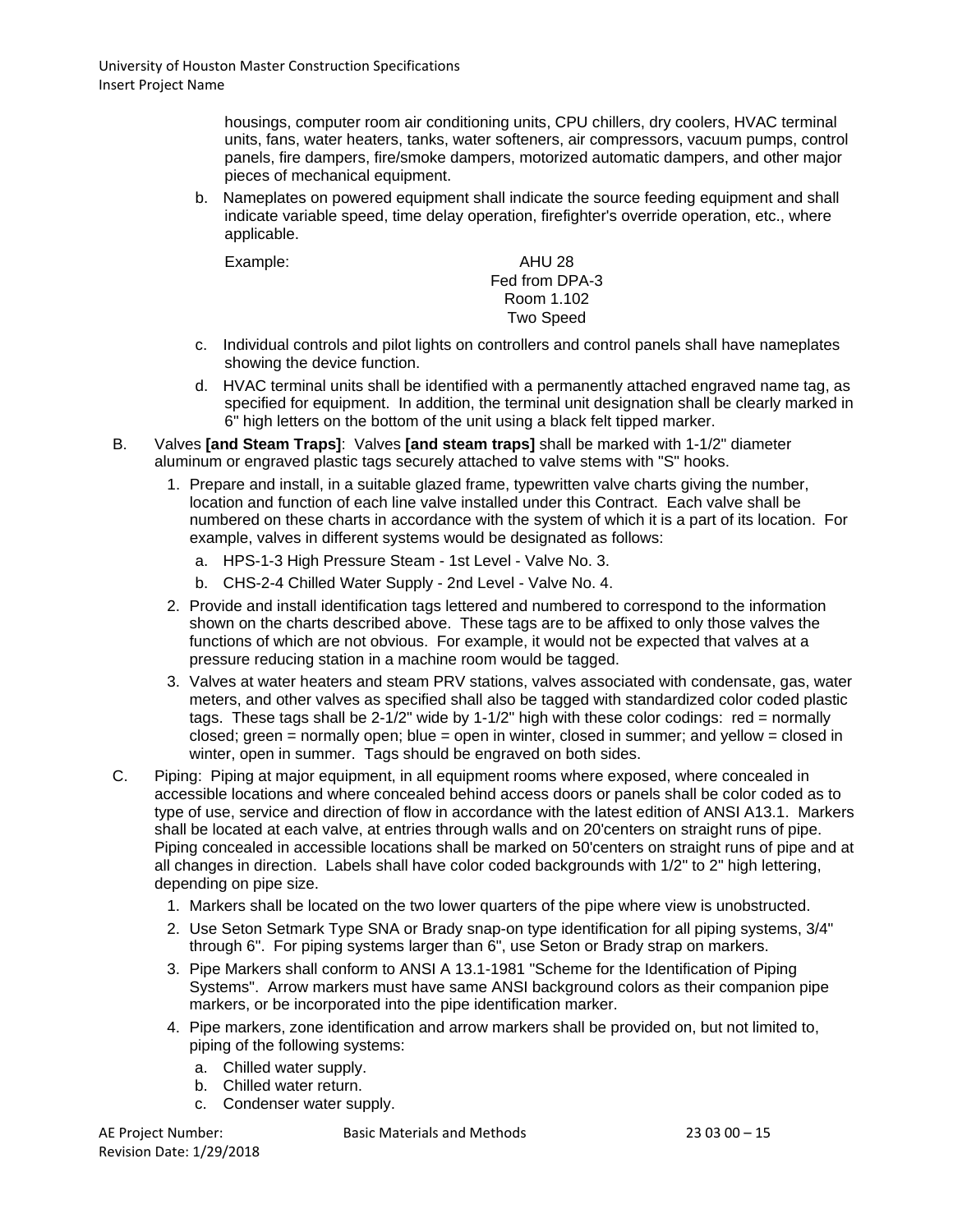- d. Condenser water return.
- e. Heating hot water supply.
- f. Heating hot water return.
- g. Low pressure steam.
- h. Medium pressure steam.
- 
- i. High pressure steam.<br>j. Gravity steam conden Gravity steam condensate.
- k. Pumped steam condensate.
- l. Atmospheric relief.
- m. Instrument air.
- n. Domestic cold water supply.
- o. Industrial cold water supply.
- p. Domestic hot water supply.
- q. Domestic hot water return.
- r. Industrial hot water supply.
- s. Industrial hot water return.
- t. Domestic chilled drinking water supply.
- u. Domestic chilled drinking water return.
- v. Treated water.
- w. Sanitary sewer/vent.
- x. Acid waste/vent.
- y. Roof/storm drain.
- z. Laboratory air.
- aa. Laboratory vacuum.
- bb. Natural gas.
- cc. Fire protection.
- D. Underground Pipe Identification: Bury a continuous, preprinted, bright colored plastic ribbon cable marker, Brady No. 91600 Series or an approved equal with each underground pipe (or group of pipes). Locate each directly over piping, 6" to 8" below finished grade. Ribbons shall be detectable from above grade using a pipe locator.
- E. Manufacturers: Acceptable manufacturers are Seton Nameplate Corporation, W.H. Brady Company or Westline Company.
- F. Piping Drawings: Provide a schematic diagram of each piping system **[and mechanical room]**, showing each valve with its tag designation and location. Laminate diagrams and install under framed polycarbonate at locations as directed by the Owner.
- G. Records: Nameplate**[, steam trap]** and valve designation data shall be recorded on record drawings and on itemized listing by equipment types and valve number sequence. Itemized listings shall include designation, device description and device location.
- 3.17 WARNING SIGNS AND OPERATIONAL TAGS:
	- A. Warning Signs: Provide warning signs where there is hazardous exposure associated with access to or operation of mechanical facilities. Provide text of sufficient clarity and lettering of sufficient size to convey adequate information at each location; mount permanently in an appropriate and effective location. Comply with recognized industry standards for color and design.
	- B. Operational Tags: Where needed for proper and adequate information on operation and maintenance of mechanical systems, provide tags of plasticized card stock, either preprinted or hand printed. Tags shall convey the message, example: "DO NOT OPEN THIS SWITCH WHEN BURNER IS OPERATING".
- 3.18 PROHIBITED MARKINGS:
- A. Prohibited Markings: Markings which are intended to identify the manufacturer, vendor, or other source from which the material has been obtained are prohibited for installation within public, tenant, or common areas within the project. Also prohibited are materials or devices which bear evidence that markings or insignias have been removed. Certification, testing (example, Underwriters' Laboratories, Inc.), and approval labels are exceptions to this requirement.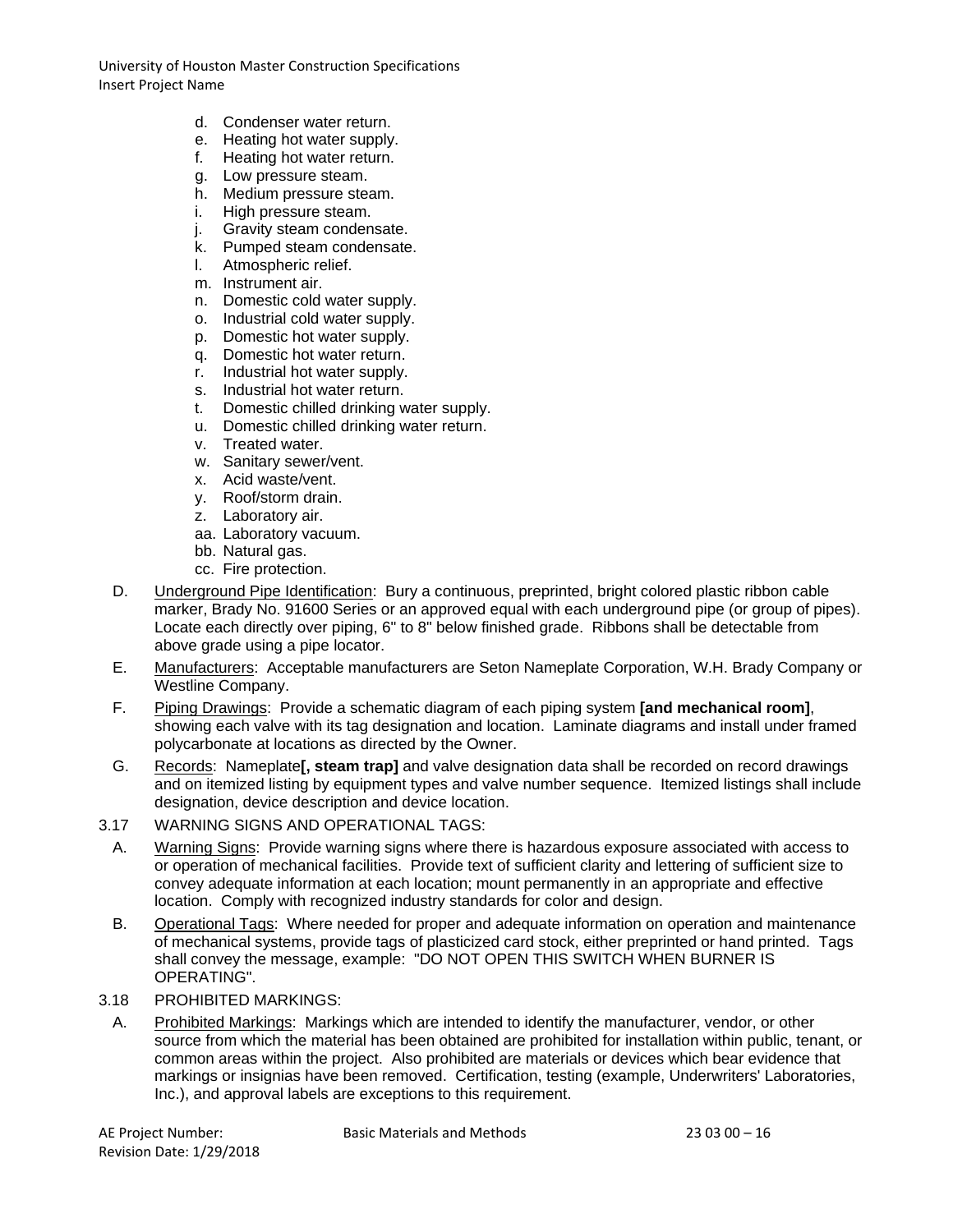## 3.19 TAMPER RESISTANT FASTENERS:

- A. All exposed fasteners utilized **[inside psychiatric units]** shall be of a tamper resistant design. All fasteners shall be of the same type whenever possible. Coordinate fastener selection with other trades to provide similar fastener types whenever possible. A minimum of three tools for use with each type of tamper resistant fastener shall be furnished to the Owner at the time of substantial completion.
- 3.20 EQUIPMENT CONNECTIONS:
- A. Alignment: All piping connecting to pumps and other equipment shall be installed without strain at the piping connection. The Contractor may be required as directed to remove the bolts in these flanged connections or disconnect piping to demonstrate that piping has been so connected.
- B. Connections Different From Those Shown: Where equipment requiring different arrangement or connections from those shown is approved, it shall be the responsibility of the Contractor to install the equipment to operate properly and in harmony with the intent of the Drawings and Specification. When directed by the Architect/Engineer, the Contractor shall submit drawings showing the proposed installation.
- C. Equipment Guards: Provide easily removable expanded metal guards for all belts, couplings, exposed fan inlets and outlets and other moving parts of machinery. Provide access holes to motor and fan shafts on all belt drive and variable speed equipment.
- D. Supports: The Contractor shall support plumb, rigid and true to lien all work and equipment furnished under his division. The Contractor shall study thoroughly all Architectural, Structural, Mechanical and Electrical drawings, shop drawings and catalog data to determine how equipment is to be supported, mounted or suspended, and shall provide all bolts, inserts, pipe stands, brackets and accessories for proper support
- 3.21 ROTATING SHAFTS:
	- A. General: Shafts for rotating equipment, such as fans, shall be designed, sized, and fabricated so the shaft will not pass through the first critical speed when accelerating from rest to normal operating speed. This provision shall include the effect of the driven equipment, such as fan blades and related appurtenances, that may influence performance.
- 3.22 BELT AND COUPLING GUARDS:
	- A. General: Provide metal belt guards for all belt-driven equipment. Construct guards sufficiently rigid to provide the required protection and be noise free when the equipment is in operation. Provide coupling guards for all flexible couplings. Coupling guards and belt guards may be perforated metal to allow visual inspection. Belt guards shall have openings to allow measurement of pulley rpm without removal of the guard.
	- B. Belt Drives: Belt Drives have been selected as accurately as possible under design conditions. Whenever, in the course of balancing a system, it is determined that a drive change is required, the Contractor shall furnish one completed drive change without additional cost to the Owner or Architect/ Engineer. Multiple belt drives shall have matched belt sets.
- 3.23 BEARINGS:
- A. General: All ball bearings shall be of radial and/or thrust type, and enclosed in a dust and moistureproof housing. All bearings shall be B-10 minimum life 100,000 hour type selected in accordance with AFBM ratings and arranged for lubrication through Alemite fittings. Bearings shall be standard cataloged items and replacement shall be locally stocked.

# 3.24 EQUIPMENT HOUSEKEEPING PADS AND ANCHOR BOLTS:

- A. Concrete pads for equipment (housekeeping pads) will be furnished under **[another] [this]** Division. Pads shall be provided **[in the central plant and in other]** in locations where floor mounted equipment is to be installed.
- B. Pads shall be **[nominal 6" high in the central plant and]** nominal 3-1/2" high **[in all other locations]** and shall extend a minimum of 3" beyond all equipment and supports while generally conforming to the shape of the equipment. **[Provide pad heights to match existing pads where located in the same room.]**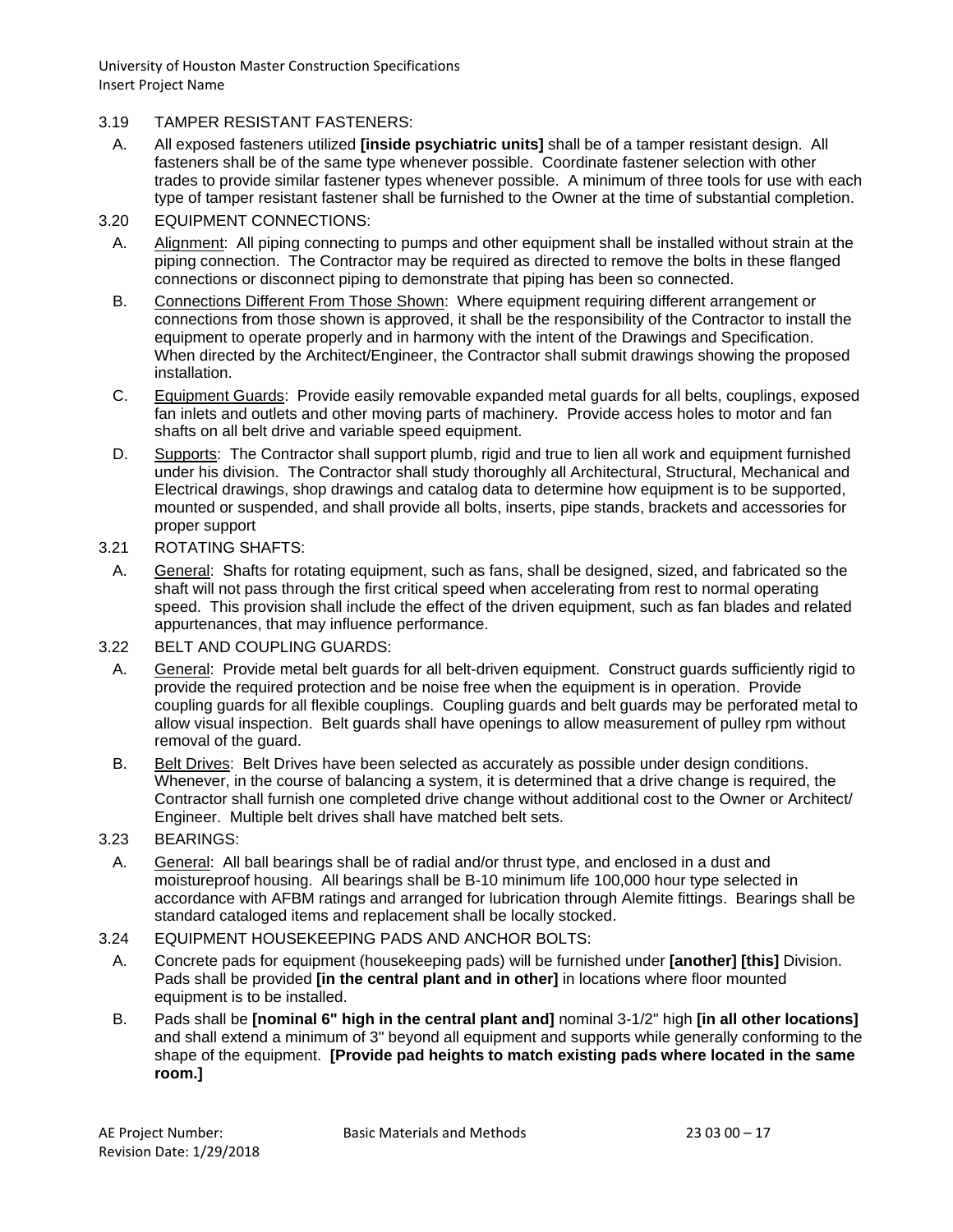- C. Pads shall be minimum 2500 psi (28 day) concrete reinforced with No. 6 6" x 6" welded wire mesh. Pad tops and sides shall be hard troweled smooth with a 3/4" bull nose on all external corners. Refer to Division 3 for additional requirements.
- D. Furnish galvanized anchor bolts with layout templates for installation in equipment pads. Bolts shall be of the size and quantity recommended by the manufacturer and where vibration isolators are used, they shall be anchor bolted to the equipment pad.
- 3.25 MISCELLANEOUS CURBS AND SUPPORTS:
	- A. General: Where required, curbs and supports shall be of box section design, heavy gauge galvanized steel construction, continuous mitered and welded corner seams, integral base plate, factory installed wood nailer, and shall be insulated with 1-1/2" thick, rigid fiberglass board insulation. Curbs and supports shall be mounted and flashed according to manufacturer's recommendations. Curbs and supports shall be as manufactured by the Pate Company of the style as outlined below or approved equal.
	- B. Utility Fan Curbs: Shall be Style PC-1A, 12" high.
	- C. Duct Curbs: Where ducts are required to penetrate the roof without passing through an equipment curb, Pate Style PC-1A, 12" high curbs shall be used.
	- D. Piping Curbs: Where piping penetrates the roof without passing through an equipment curb, Pate Style PCA-1, 12" high curbs shall be used.
	- E. Equipment and Piping Supports: Roof mounted equipment and piping routed across the roof shall be supported using Pate Style ES-1A equipment supports with provisions for securing equipment and piping as required. Equipment curbs shall be 12" high. Piping curb height shall be as required to maintain piping slope.
- 3.26 DEVICE MOUNTING HEIGHTS:
	- A. Refer to architectural drawings to determine whether devices occur in wainscot or cabinet spaces and coordinate mounting heights as required by architectural form. For example, mounting heights of devices occurring in a tile or brick wall should be adjusted so that the device will occur entirely within a single course. However, all devices in a given space shall be mounted at the same height.
	- B. In general, unless noted otherwise on Architectural or Mechanical Drawings, mounting heights to device center line shall be as follows **[devices occurring in tile walls shall be shifted, slightly, to allow mounting at the best suitable point in a particular tile]**:

|    | Wall mounted thermostats/temperature sensors  | [45"] [48"] [In general, locate<br>thermostats/sensors 6" from room light<br>switches and at the same vertical<br>centerline height as switches]                                                                      |
|----|-----------------------------------------------|-----------------------------------------------------------------------------------------------------------------------------------------------------------------------------------------------------------------------|
| 2. | Wall mounted air devices                      | As noted on Drawings or as directed by the<br>Architect/Engineer                                                                                                                                                      |
| 3. | Wall hung lavatories                          | 34" to top of lavatory unless noted otherwise<br>on Drawings                                                                                                                                                          |
| 4. | Wall hung water closets (Standard rough-in)   | 17" to top of toilet seat unless noted<br>otherwise on Drawings                                                                                                                                                       |
| 5. | Wall hung water closet (Handicapped rough-in) | 17" to top of toilet seat unless noted<br>otherwise on Drawings. Flush valves shall be<br>mounted with the operating handle to the<br>wide side of the toilet stall and no more than<br>44" above the finished floor. |
| 6. | Wall hung urinals                             | 17" to top of elongated rim on fixture. Flush<br>valve controls shall be a maximum of 44"<br>above the finished floor.                                                                                                |
|    |                                               |                                                                                                                                                                                                                       |

#### 3.27 DEMOLITION AND WORK WITHIN EXISTING BUILDINGS:

A. The Contractor shall be responsible for loss or damage to the existing facilities caused by him and his workmen, and shall be responsible for repairing or replacing such loss or damage. The Contractor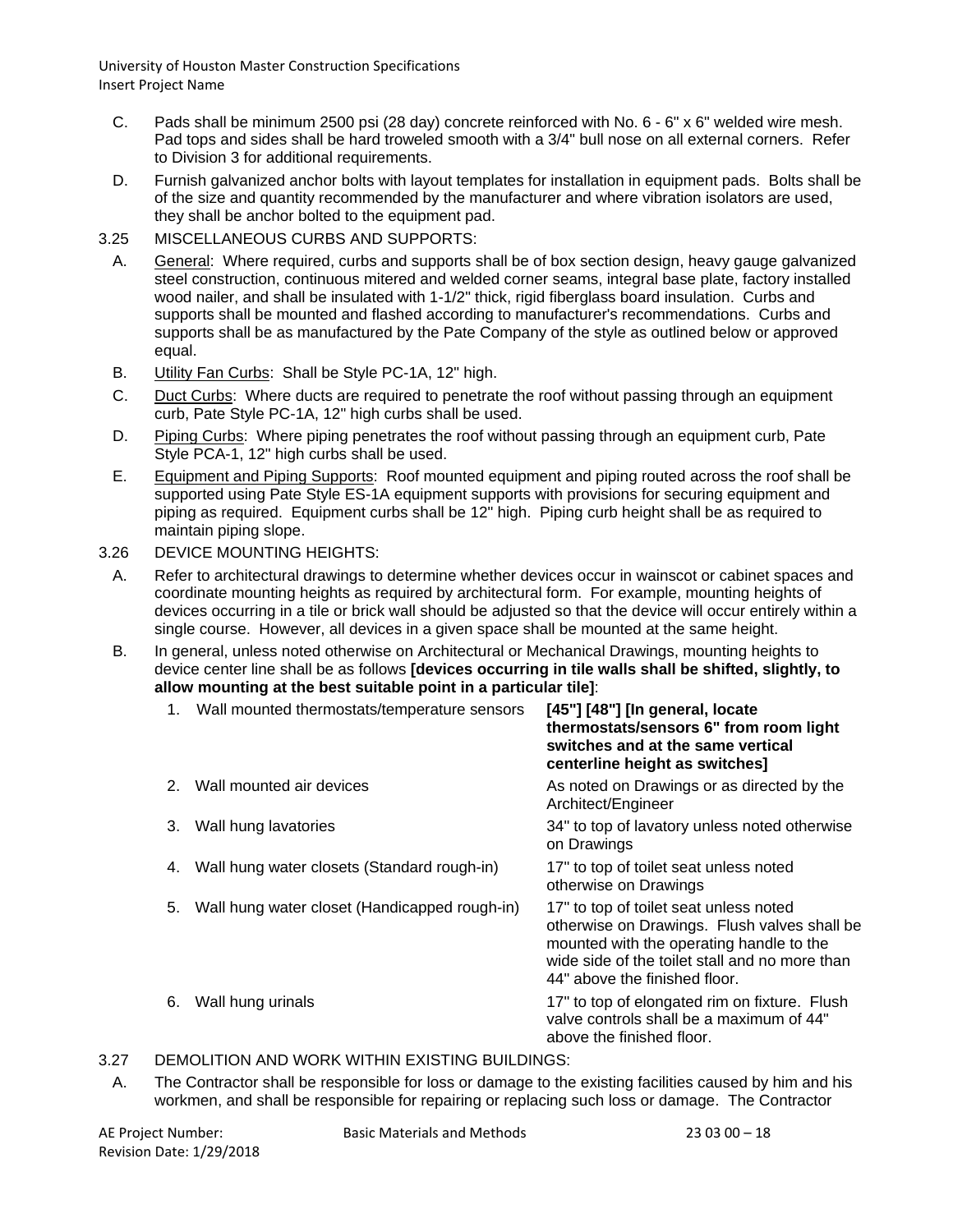> shall send proper notices, make necessary arrangements, and perform other services required for the care, protection and in-service maintenance of all mechanical, plumbing and fire protection services for the new and existing facilities. The Contractor shall erect temporary barricades, with necessary safety devices, as required to protect personnel from injury, removing all such temporary protection upon completion of the work.

- B. The Contractor shall provide temporary or new services to all existing facilities as required to maintain their proper operation when normal services are disrupted as a result of the work being accomplished under this project.
- C. Where existing construction is removed to provide working and extension access to existing utilities, Contractor shall remove doors, piping, air conditioning ductwork and equipment, and similar items to provide this access and shall reinstall same upon completion of work in the areas affected.
- D. Where partitions, walls, floors, or ceilings of existing construction are indicated to be removed and reinstalled, this Contractor shall remove and reinstall, in locations approved by the Architect, all devices required for the operation of the various systems installed in the existing construction.
- E. Outages of services as required by the new installation will be permitted but only at a time approved by the Owner. The Contractor shall allow the Owner 2 weeks advance notice in order to schedule required outages in accordance with Utilities Department Outage Notification policy.
- F. The time allowed for outages will not be during normal working hours unless otherwise approved by the Owner. All costs of outages, including overtime charges, shall be included in the contract amount.
- G. The Contractor shall modify, remove, and/or relocate all materials and items so indicated on the Drawings or required by the installation of new facilities. All removals and/or dismantling shall be conducted in a manner as to produce maximum salvage. Survey the project with the Owners representative before demolition begins and determine all materials which the Owner specifically chooses to have salvaged. Pre-establish with the Owner locations where salvaged materials are to be stored. Salvage materials shall remain the property of the Owner, and shall be delivered to such destination as directed by the Owner. Materials and/or items scheduled for relocation and which are damaged during dismantling or reassembly operations shall be repaired and restored to good operative condition. The Contractor may, at his discretion and upon the approval of the Owner, substitute new materials and/or items of like design and quality in lieu of materials and/or items to be relocated.
- H. All items which are to be relocated shall be carefully removed in reverse to original assembly or placement and protected until relocated. The Contractor shall clean and repair and provide all new materials, fittings, and appurtenances required to complete the relocations and to restore to good operative order. All relocations shall be performed by workmen skilled in the work and in accordance with standard practice of the trades involved.
- I. When items scheduled for relocation are found to be in damaged condition before work has been started on dismantling, the Contractor shall call the attention of the Owner to such items and receive further instructions before removal. Items damaged in repositioning operations are the Contractor's responsibility and shall be repaired or replaced by the Contractor as approved by the Owner, at no additional cost to the Owner.
- J. Service lines and piping to items to be removed, salvaged, or relocated shall be removed to points indicated on the Drawings, specified, or acceptable to the Owner. Service lines and wiring not scheduled for reuse shall be removed to the points at which reuse is to be continued or service is to remain. Such services shall be sealed, capped, or otherwise tied-off or disconnected in a safe manner acceptable to the Owner. All disconnections or connections into the existing facilities shall be done in such a manner as to result in minimum interruption of services to adjacent occupied areas. Services to existing areas or facilities which must remain in operation during the construction period shall not be interrupted without prior specific approval of the Owner as hereinbefore specified.
- K. During the construction and remodeling, portions of the project shall remain in service. Construction equipment, materials, tools, extension cords, and similar items shall be arranged so as to present minimum hazard or interruption to the occupants of the building.